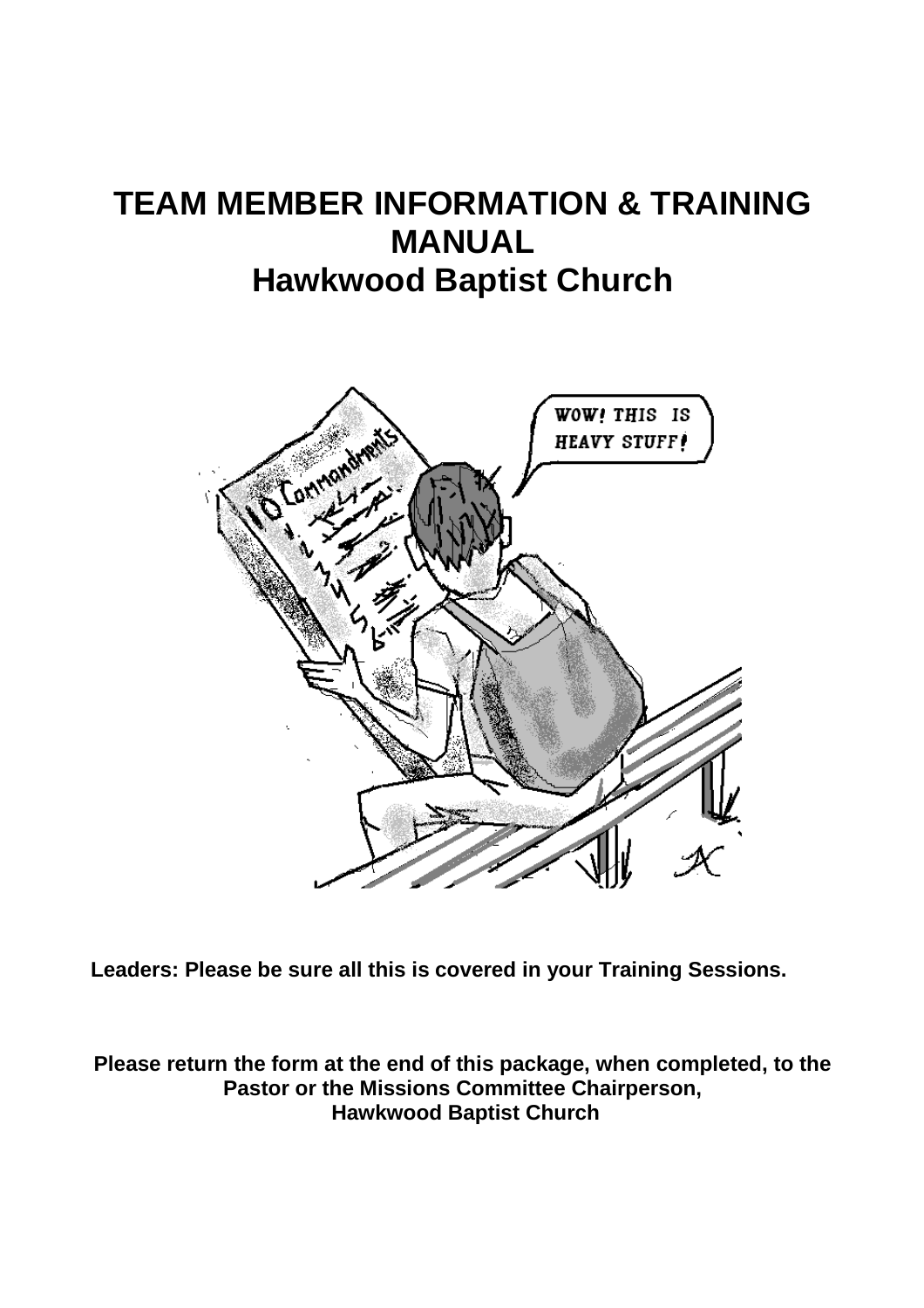## **1. Introduction**

God has a deep passion for the unreached and the lost. In the guiding missional prayer of Hawkwood Baptist Church, we pray…

O God, with all our hearts we long to be transformed by Christ, transforming Canada and the world.

Our mission statement at Hawkwood Baptist Church states that our mission is to introduce people to Jesus and together become His fully devoted followers.

Our Short Term Missions teams are an outworking of the NAB mission statement within Hawkwood Baptist Church. These trips are one way we follow the Great Commission Jesus gave to us when he said, "All authority in heaven and on earth has been given to me. Go, therefore, and make disciples of all nations baptizing them in the name of the Father and of the Son and of the Holy Spirit and teaching them to obey everything that I have commanded you, and remember, I am with you always even to the end of the age."

(Matthew 28:19-20)

You have chosen to take a big step of faith and serve on a Hawkwood Baptist Church short term mission team. If this is your first opportunity to serve on a short term mission team or you have served previously, we can assure you that if you are prepared to go with a servant's heart and are willing to be stretched out of your comfort zone then you will be blessed, you will be a blessing, you will experience a life changing adventure, and most importantly, God will be glorified.

Pre and post trip preparations are imperative for an effective short term mission trip where you will participate in training, team building and debriefing. The following manual has been designed to guide you through your serving experience including the pre and post trip process.

God bless you as you,

 "let your light shine before others, that they may see your good deeds and glorify your Father in heaven."

(Matthew 5:16)

Signed by: \_\_\_\_\_\_\_\_\_\_\_\_\_\_\_\_\_\_\_\_\_\_\_\_\_\_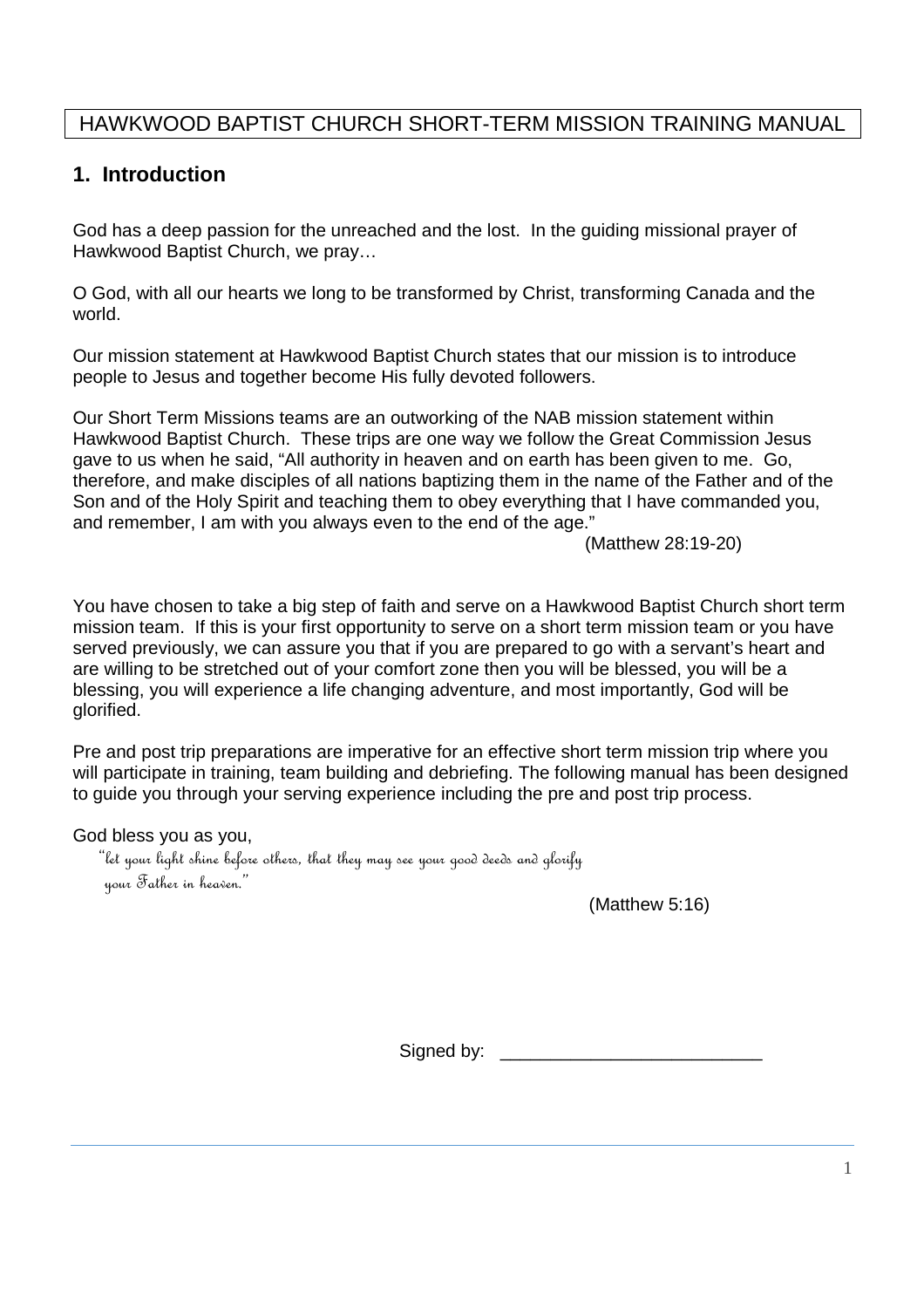## **2. Spiritual Preparation**

The spiritual component of a short-term mission trip is most important as you focus on serving others. You will have the opportunity to grow spiritually. Usually team members come intent on giving but go home knowing they have received in abundance.

Please note that attending team meetings will further prepare you in the following areas.

#### **Before going on the trip it is important to take time to prepare yourself spiritually.**

#### • **Devotions**

Spend time with God every day. There aren't many activities that contribute to the strengthening of our walk with God that are as important as time spent alone with God in prayer and in His Word. Not only is this important while you are at home, it is equally essential while serving on the mission field. Spiritual discipline developed now will prepare you in advance and sustain you in service and will be one of the gifts of personal growth for the future.

#### • **Prayer**

As you prepare for this short-term mission trip and certainly while you are serving on the mission field, prayer is extremely important. You will be faced with many challenges and prayer will strengthen, enrich and equip you as you serve. Please pray for your team leaders, your teammates, yourself and the people you have been called to serve.

Establish a prayer support team who are committed to praying for you as you prepare, serve and later as you integrate the learning from this trip into your life.

Do not be anxious about anything, but in everything, by prayer and petition, with thanksgiving present your requests to God. And the peace of God, which transcends all understanding, will guard your hearts and your minds in Christ Jesus. (Philippians 4:6)

#### • **Prepare a personal testimony**

One of the most powerful ways to share your faith is by sharing the story of how you met Jesus and how He changed your life. Each team member will be asked to prepare their story in advance and be ready to share it formally and/or informally during the mission trip. **Please write out your testimony and bring a copy for your interview.** 

## **As you go on our mission, remember it is essential to:**

- Go as a servant of Jesus Christ
- Go in the spirit of humility
- Be filled with the Holy Spirit
- Do nothing until you pray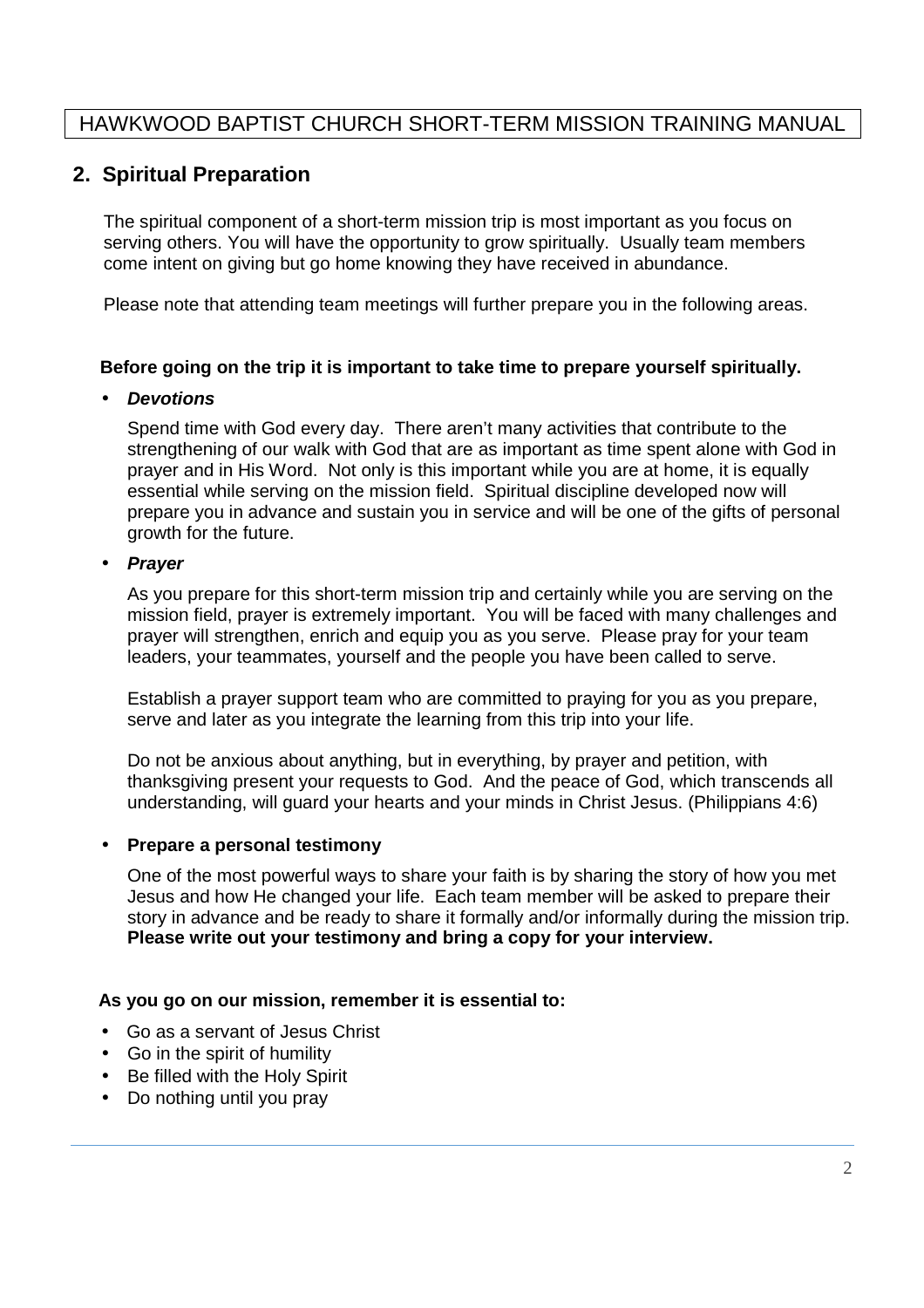## • **Team Covenant**

As a team we go with a desire to represent Christ in attitude, work and deed.We also desire to learn from, understand and respect those we will work with and serve. The Team Covenant includes reference to attitudes and actions which should characterize team members representing Christ. Each team member will review and make a commitment to abide by the terms of the team covenant.

## **3. General Behavior Policies**

## **Policy concerning conduct with the people of the opposite sex**

If you are dating a team member while serving on this mission, you must agree to the following conditions of conduct.

- In some cultures, touching between members of the opposite sex creates a negative impression. So as not to compromise your testimony or cause cultural offence, please refrain at all times and in all places, from hand holding, kissing and prolonged hugs. The only exception would be during days off when the team is away from the people we're serving – common decency and discretion will be expected at these times. Married couples are encouraged to be discretionary in the display of their affections as well.
- If the relationship between two members of the opposite sex distracts from the team and its ministry, the team leaders will take disciplinary action.
- Team members should not spend any exclusive, one-on-one time with a national of the opposite sex. Holding hands, prolonged hugs, or unaccompanied walks are strictly prohibited. Because of the intricacies of culture, it is very important not to give a national any false impressions about your interest in him/her. In many cultures, even spending time alone together constitutes a commitment to one another.

The bottom line is for all members to be careful about the kind of messages you are giving and/or receiving from members of the opposite sex, be they nationals or team members.

## **Policy concerning alcohol, narcotics, smoking and pornographic material**

- Alcohol Because Hawkwood Baptist Church has chosen to work with a variety of churches and mission organizations who hold differing views regarding the consumption of alcoholic beverages, our policy is to refrain from the consumption of alcohol at all times while serving as a member of a Hawkwood Baptist Church team. This includes days off and travel days.
- Drugs The use of illegal drugs of any description is prohibited.
- Tobacco The use of tobacco while on the team is also prohibited. If you are a smoker, and don't believe you can handle the withdrawal while on the mission; it would be advisable not to participate.
- Pornographic material Pornographic material is strictly prohibited.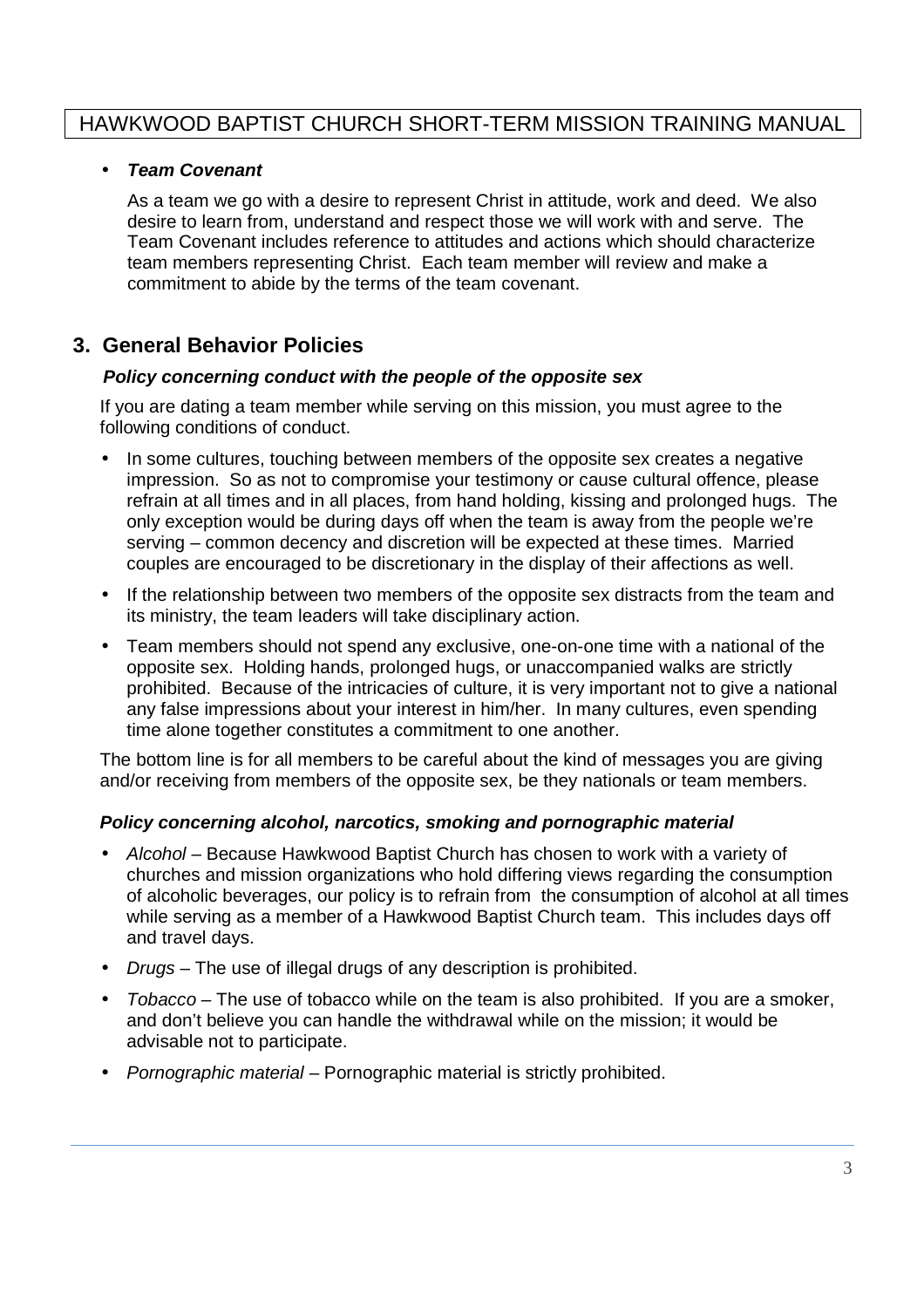

## **4. Financial Requirements**

Each participant will be provided with an approximate trip cost and budget for the short-term mission trip. A deposit of \$250 and a copy of your passport will be due with your application, only refunded if you are not accepted.

Please understand that you are personally responsible to fulfill this obligation as a participating member.

Apart from the deposit, there is opportunity for those who regularly attend Hawkwood Baptist Church to apply for funding up to 25% of the total cost as funds are available.

Support raising strategies will be explored during team building meetings.

All support and donations received on your behalf will be non-refundable. In the event that donations exceeding your trip cost are raised, the excess will be put towards the trip or missions ministry.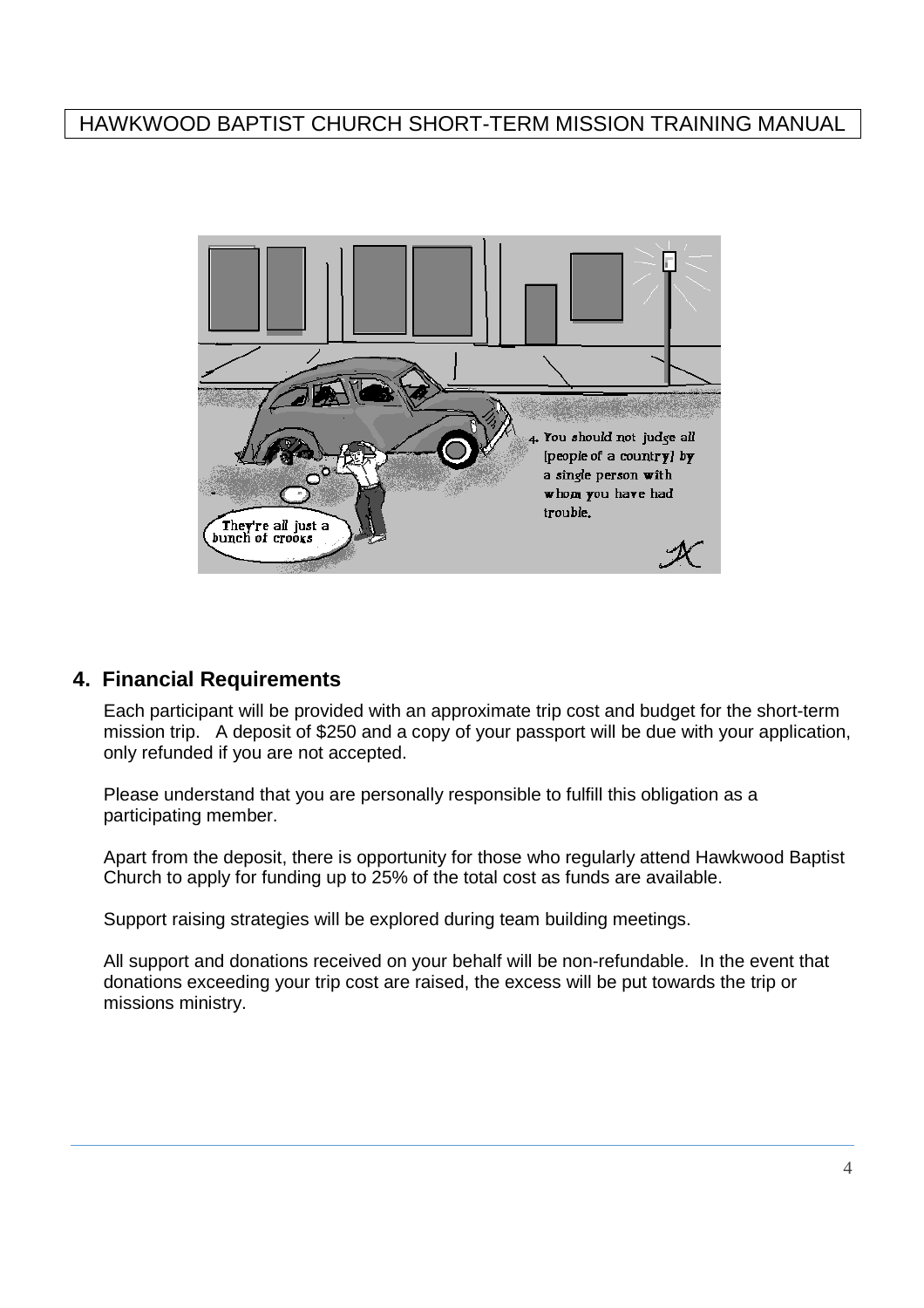## **5. Team Building**

Short-term teams are not to be several individuals doing their own thing. They are to be a united group of persons who combine their efforts to achieve common short-term mission goals. A healthy team will be characterized by a group that is learning to:

- Get to know each other
- Appreciate each other's differences
- Forgive in place of judging
- Give more than take
- Serve one another
- Be ruled by love
- Be humble in the sight of the Lord
- **And most important pray for one another.**

Your leaders have been called by God and chosen to give oversight to your team. Like you, they are not perfect, so please do not expect perfection from them. They have a lot of responsibilities and face many challenges. Please support their direction with respect and prayer. They will do everything in their power to ensure your safety and well-being and that your experience will help you grow closer to and bring God glory.

Several team meetings will be called by your leaders to help the team prepare for all aspects of the trip. Each team member will be required to attend these meetings. Debriefing team meetings will also take place subsequent to the mission trip.

## **6. Travel Tips**

The following are some guidelines for your travel days to help insure safety and ease throughout the process.

## **Passport**

- Passport must be current valid for six months after your expected date of return.
- Guard your passport by carrying it in a passport holder-money belt style or around your neck. You can purchase these at most luggage stores.
- Team leader will have copy of your passport to use in case of emergency.

## **Packing/Luggage and Carry-on Restrictions**

- Pack lightly and try to only bring what you need.
- Pack at least two days essentials in your carry-on bag in case your luggage is delayed.
- Be sure to bring all prescription medicines in their original containers in your carry-on bag in case your luggage is delayed.
- Check with the airline regarding size and weight allowances. Pack lightly and try to bring only what you need.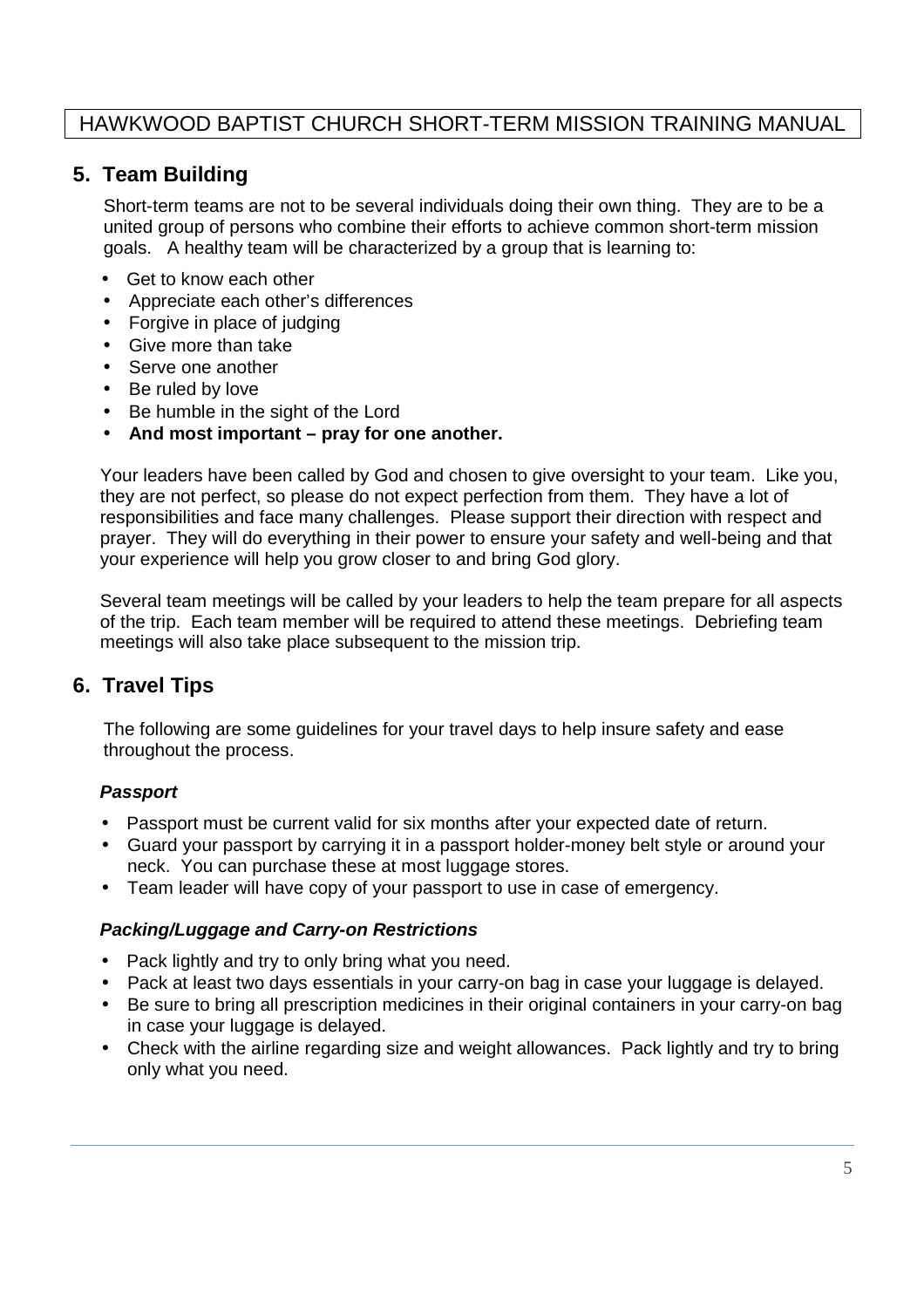## **Suggestions for a Comfortable Flight**

- Be well rested before beginning the mission trip.
- Wear loose fitting comfortable clothing for travel days.
- Bring a sweater along for the flights.
- Be prepared for travel sickness and bring necessary remedies. You may wish to discuss this with your doctor.

#### **Travel in Pairs and Threes**

• Follow your team leader's guidelines for walking away from the group whether in the airports or in the country. You will need to be either in pairs or threes at all times. Please help make this easy.

#### **Vaccinations**

• Be sure to visit a recognized travel clinic at least three months prior to your trip to discuss vaccinations.

#### **Travel Insurance**

• All participants are required to have medical travel insurance as instructed by Hawkwood Baptist Church.

#### **Cross-cultural Realities**

- Being flexible is essential to survive cross-culturally. Many things may seem wrong to you but they are just different.
- Part of your team building sessions will deal with cultural issues. These are very important to observe in order to not offend. Improper behavior towards cultural sensitivities can create a lot of harm.
- Basic language training may be approached during team meetings as well.

## **Suggestions for further reading to assist you:**

When Helping Hurts – by Steve Corbett & Brian Fikkert Serving with Eyes Wide Open - by David A. Livermore Bruchko – by Bruce Olson

## **Re-entry - Coming Back Physically and Spiritually**

The short-term missionary experience is like being uprooted from everything that is familiar back home and being transplanted to another part of the world. God plants you in another country. Your roots expand. Your faith grows. And then, you return home.

• You will return home as a different you. It is important to process what God has done in your life.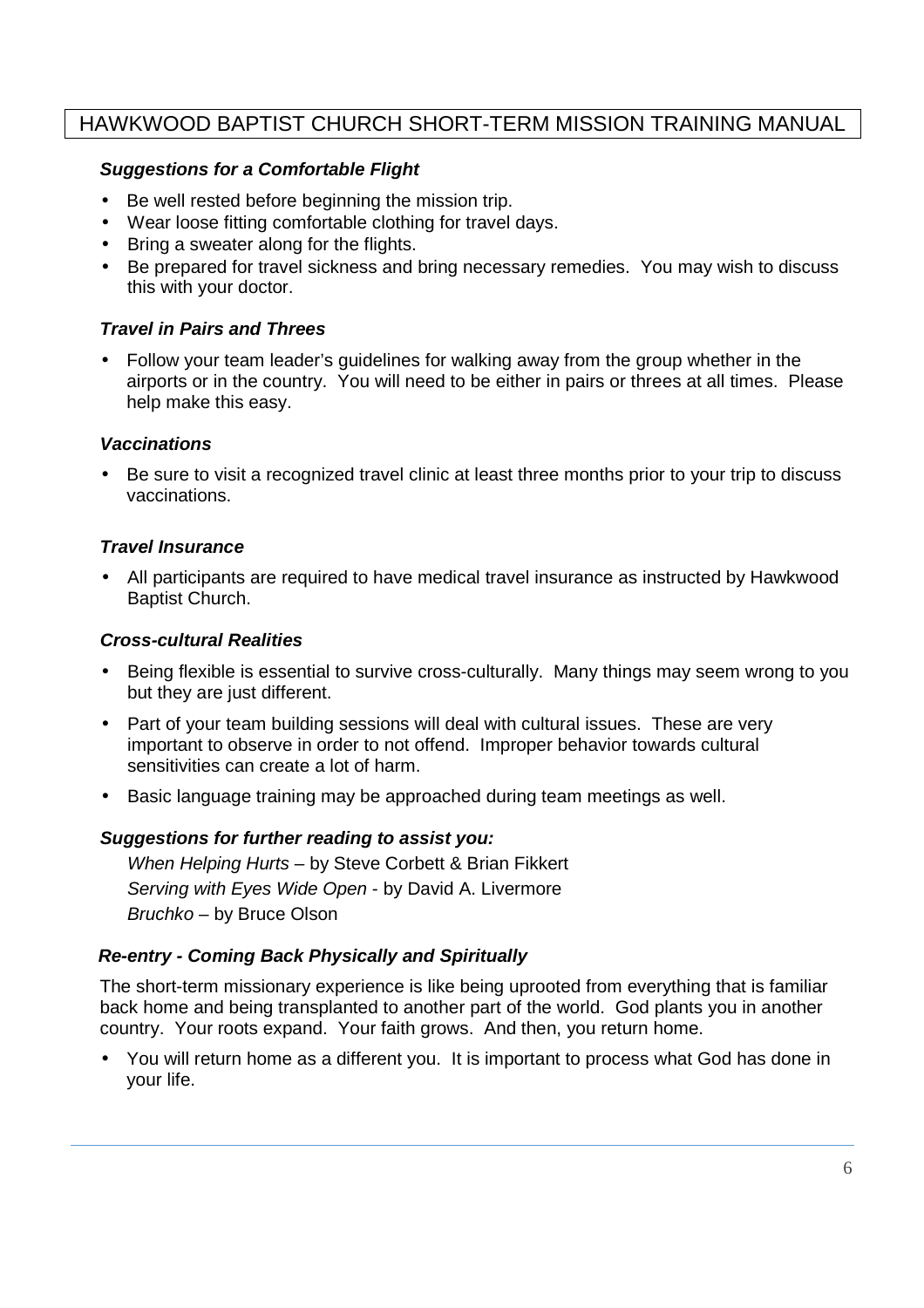- You are now looking at the world through a different set of eyes. Your perspective has been transformed through your mission experience.
- You will come back with a new set of questions to ask. God has changed your world view and this change will impact how you live.
- Because you have been changed you have great potential to influence others. Be intentional about sharing what God has done in and through you so that the impact of this trip can have maximum Kingdom impact in your church, family and others around you.
- Be open to God's continuing work in your life as you process what you have experienced and integrate all you have learned into your current life situation.

It is important to acknowledge your feelings and realize that God can impact you in a variety of ways as a result of this short-term mission experience. Be open to His leading in all aspects of your life.

## **Ask yourself:**

- How am I changing?
- How can I integrate what God has taught me and how He has changed me in my day to day life?
- How can I share my experiences with others who may not understand what has just occurred around and in me?

#### **When you come home, find links between your short-term experience and your life now.**

- You may find that things bother you when you come home things such as affluence.
- You may have witnessed much poverty. And as you return to our affluent society God may be calling you to take action. Listen for His voice.
- Hold off on making drastic changes immediately…Listen to God's voice and speak to trusted Christian friends.
- Do not be judgmental of others. God has done a work in your heart and God has a unique agenda and timetable for each of his followers.

## **Dealing with Emergencies**

While we don't expect to encounter any emergency situations, we need to be prepared for the unexpected, to the best of our ability.

## **Medical Emergency for a Team Member**

If a nurse or doctor serves on the team he or she will be the first responder to assess a medical need. If it is deemed necessary, the team will utilize outside medical support through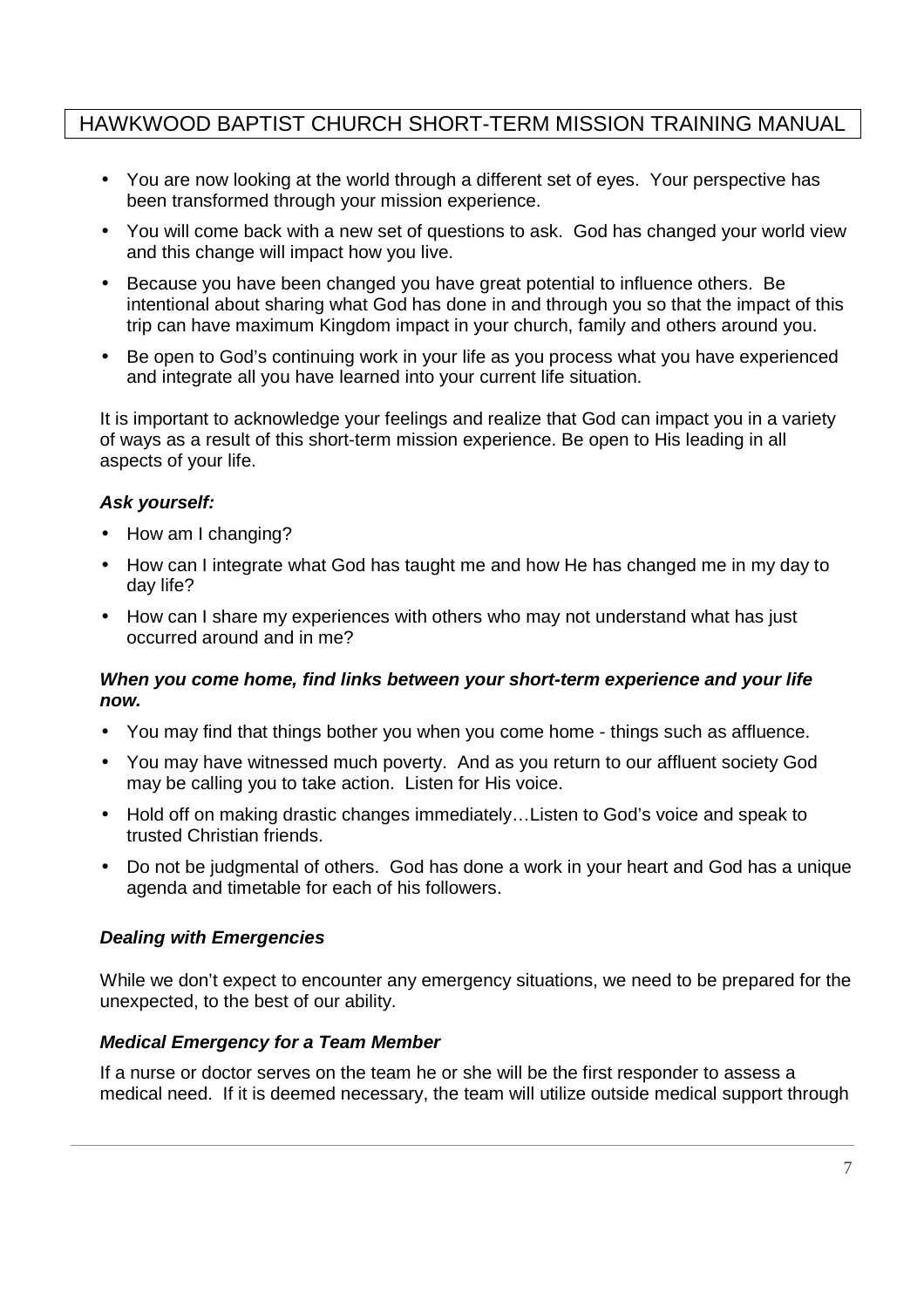a doctor, clinic or hospital. The family and Hawkwood Baptist Church will be contacted if any team member has a medical emergency

## **Family Emergency Back Home**

In case of a family emergency in Canada, the family should contact HBC or the designated liaison. The names and numbers for contact will be part of the information package given to each team member before departure. The team leader will then communicate the message received from the family. In consultation between the family, team members and team leaders, appropriate action will be taken.

## **Loss of Passport**

If a passport is lost the loss or theft will be reported to the nearest Government of Canada office abroad and to the local police. Once a Canadian passport is reported lost or stolen, it is no longer valid and cannot be used again for travel. The team leader will go to the nearest Canada office to apply for a new passport.

## **Lost Team Member**

Prior to each activity a designated gathering point will be communicated to all team members. Each team member will carry an emergency contact card and a copy of their personal passport.

If a member is lost, the team leader along with local mission authority will determine if police assistance is needed. If so, the local police will be contacted. If a member has been lost for an extended period of time and it is deemed necessary by the team leader and local leaders, they will contact the nearest Embassy or Consulate in country.

## **In the Event of Natural Disaster, Political Unrest, Kidnapping or Other Emergency**

In the case of any of the above situations, the team leader or mission representative will contact the Canadian Embassy as well as HBC.

The HBC liaison will communicate with families of team members. The Short-Term Mission Team will follow the advice of the embassy and the host mission.

## **7. Hawkwood Baptist Church Short Term Mission Forms**

Please see that all forms in the application package are filled out:

## Exceptions:

 1. Parental Consent form need not be submitted if applicant is over 18. (But if under 18 both parents must sign a completed Consent Form)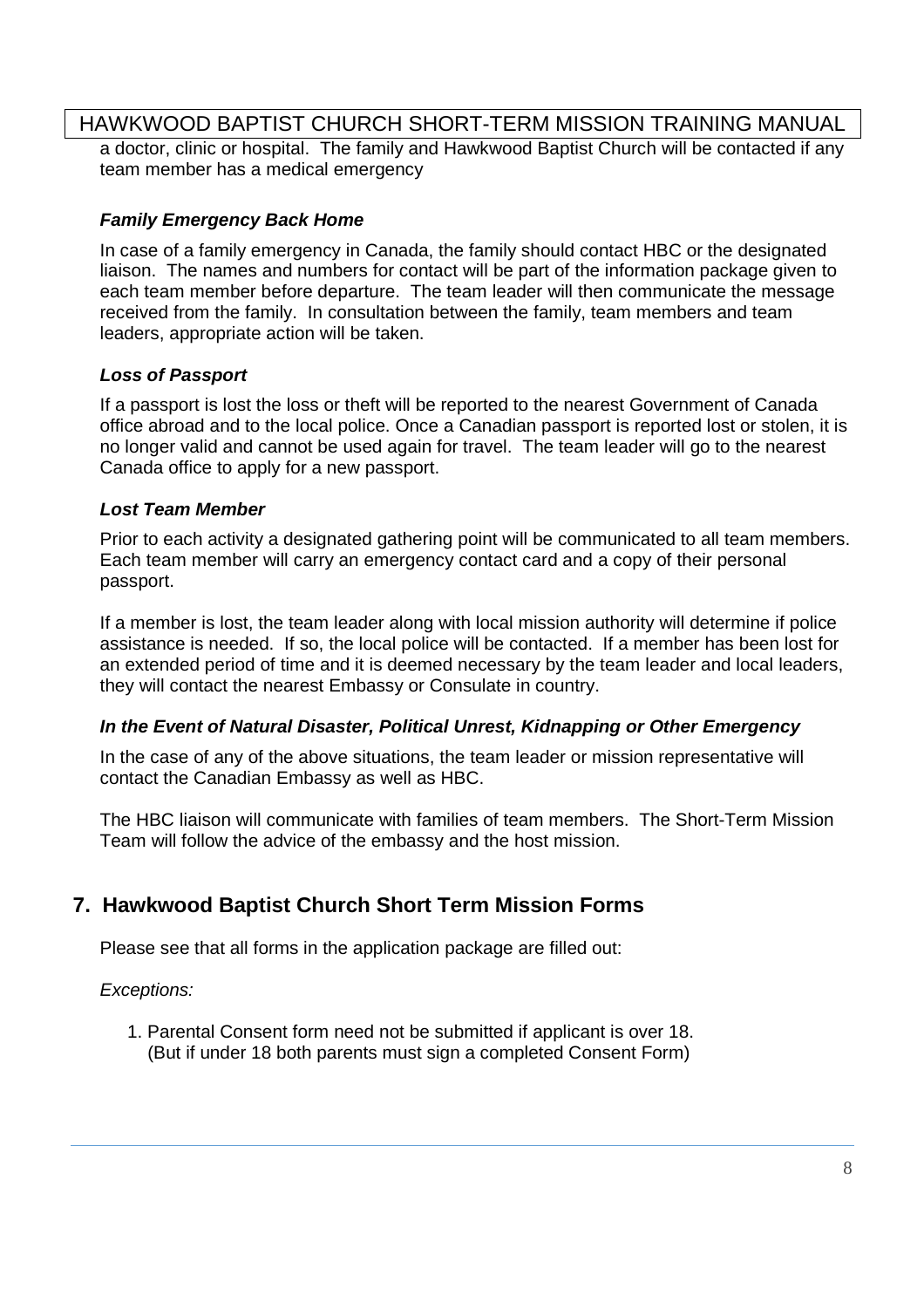2. If the applicant already has the total necessary supporting funds, he/she will not fill out the form for Financial Grants.

## **8. One-Verse Evangelism**

Here's an uncomplicated way to present the "Bridge" illustration using only one verse.

We sat in the busy hamburger stand explaining to Jeff how he could have a close, eternal relationship with God. Suddenly tears welled up in his eyes. As he realized how he had been rejecting Christ's love, years of resistance cracked and dissolved. We offered to find a more private place where he could pray if he wanted to turn his life over to Christ. "No, let's pray right here." he said. And so Jeff became Christian that afternoon.

What was it that had helped Jeff to understand Christ's love for him and his own need to surrender to that love? A simple illustration drawn on a piece of paper clearly communicated how a person who has chosen to live a life apart from Christ can be forgiven and become a child of God.

On another occasion, I had watched in dismay as a friend attempted to explain his faith to an unbeliever. As he jumped back and forth from Old Testament to New Testament he used a multitude of verses but never explained clearly how to become a Christian. Since then I have made a commitment that whatever I do in evangelism, I will never be fuzzy or unclear. I don't have the right to take a simple message and make it difficult. As a result, I've found a simple way to communicate the Gospel using just one Bible verse and the "Bridge" illustration.

Often, when conversation turns to spiritual topics, I will ask the other person if he would like to understand the basic theme of the Bible. I tell him that if he is interested I can draw him a picture that will explain all sixty-six books of the Bible in a practical way that he can easily understand. I assure him that it will take only ten to fifteen minutes. People seldom resist the curiosity this approach arouses – few have ever had someone explain the whole Bible to them, let alone in ten minutes! If he agrees, I proceed with the following illustration.

## **Wages**

Open your Bible to Romans 6:23 and ask the person to read the verse aloud to you while you write it at the top of a piece of paper.

Draw a box around the word "WAGES," then write it midway down the left side of the page and box it there also.

"How would you define the term wages?" (Wages are the reward we receive for what we have done.)

"How would you feel if your boss refused to pay you the right wages that were due to you?

Deep down, we all know it is only right that a person gets what he deserves. We earn wages from God for how we have lived our lives."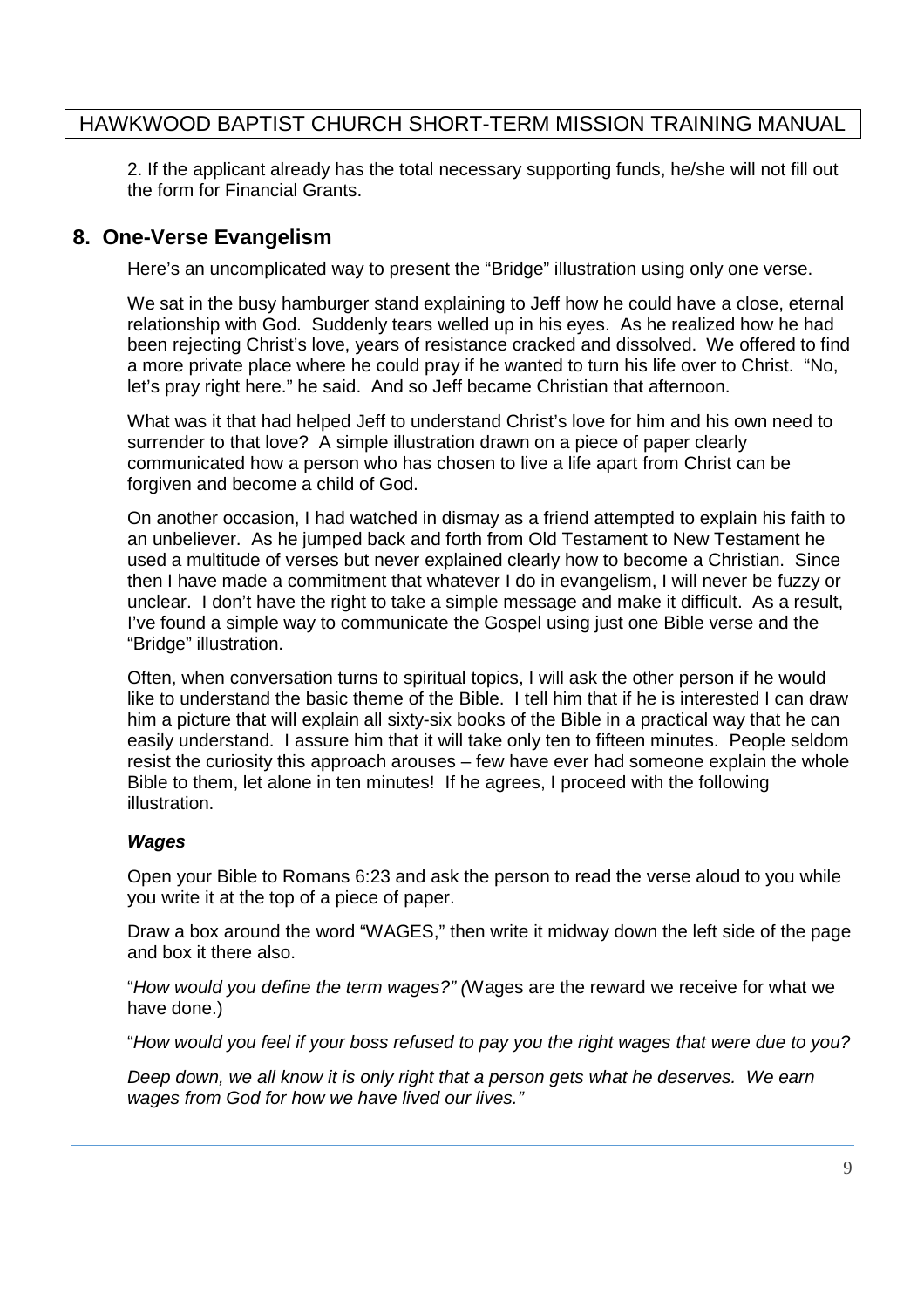#### **Sin**

Draw a box around "SIN" in the verse and then write below "WAGES". Draw a box around it there.

"What do you think when you hear the word 'sin'?"

"How would a person have to live in order to get to heaven? Have you always lived a life like you just described? (This should help him to see that even by his own definition he falls short of living a good and perfect life.)

"Sin is more an attitude than an action- it can be hostile or apathetic response to God. At any point in your life, has God seemed far away?"

When he answers "yes" draw in the lines of the cliff on both sides and explain that sin has separated everyone from God.

"Imagine that you agreed with your roommate on rules regarding how to use your stereo. What would happen if your roommate ignored the rules and broke your stereo? Would that create a separation or problem in your relationship?" Our sin creates a distance between us and God."



#### **Death**

Draw a box around the word "Death." Write it down on the illustration and box it there.

"What thoughts come to mind when you think of death? Death often means separationwhen we die our soul is separated from our body. If a person chooses to reject God while he is alive that separation will extend into eternity, the separation will ultimately result in eternal torment in hell. Not only will he experience separation from God today, but also forever".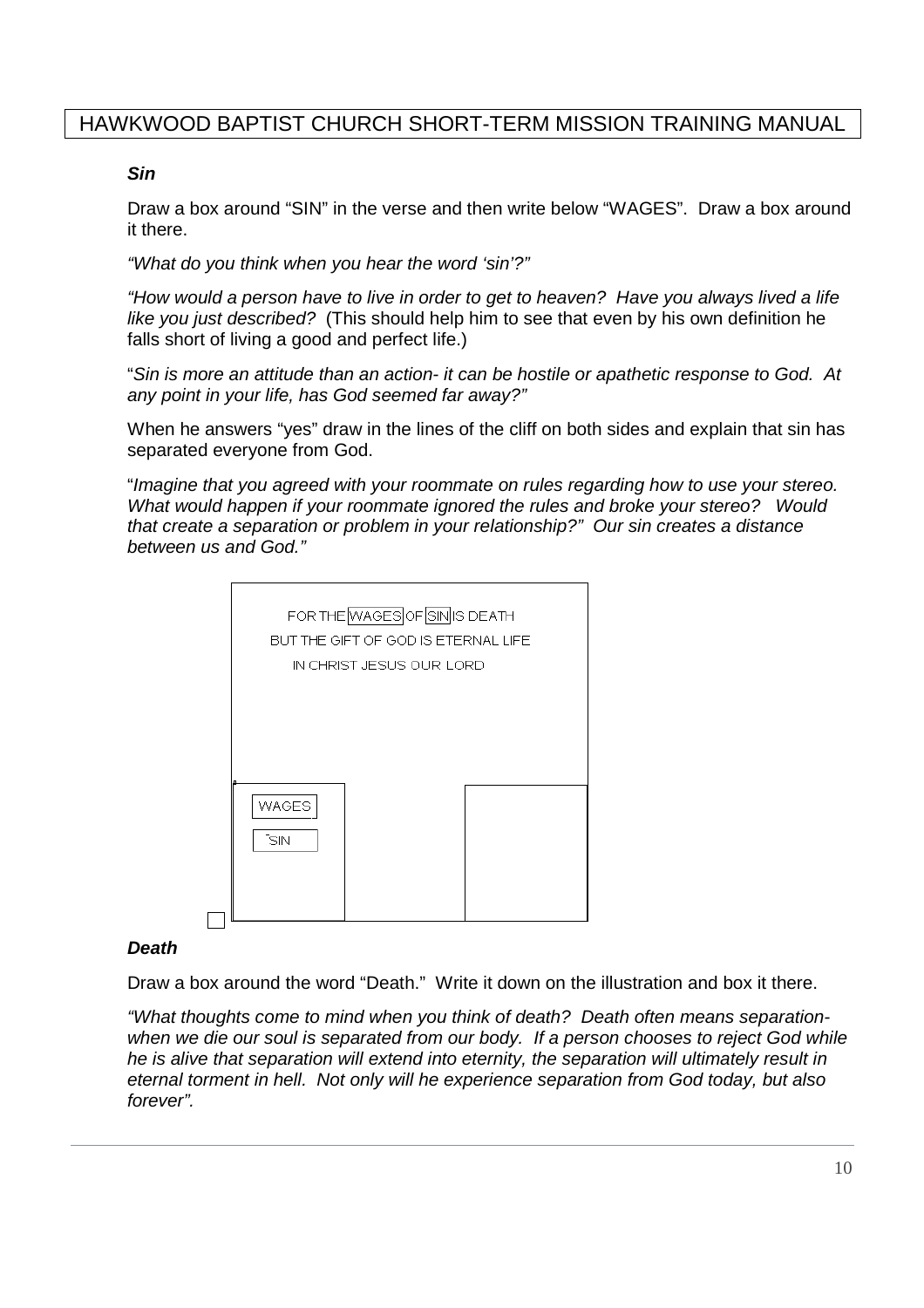#### **But**

Draw a box around "BUT" in the verse and write it in a box between the boxes of the cliffs.

"This is the most important word in the verse because it indicates that there is hope for all of us. What we have talked about so far is bad news, but God has good news. What we're going to talk about now is a contrast to what we just discussed."

## **Gift**

Draw a box around "GIFT" in the verse and write it on the right side of the cliff. Box it there.

"What is the difference between gift and wages?"

(From now on, be sure to point back and forth to each side of the cliff to emphasize that the words contrast with each other.)

"A gift is not earned by a person who receives it, but someone else pays for it. How do you feel towards someone who gives you an expensive gift?

"Some people try to earn God's favor by dong good deeds, living moral lives or taking part in religious activities. But it is impossible to earn something that has already been bought."

"Say you wanted to buy a special gift for a close friend to show how much that person means to you. How would you feel if the friend refused to accept it without first paying you for it?"

## **Of God**

Draw a line around "OF GOD" in the verse and write it on the right side of the cliff, across from "SIN". Box it. Point to "SIN" on the left side and then back to "GOD" on the right and explain that all of us have sinned but God is perfect and has not.

"God wants to give you a gift. I can't give it to you; a church can't give it to you; no one can give you this gift but God alone. Why do you think God would want to give you a gift? Why does anyone want to give someone a precious gift?"

## **Eternal Life**

Draw a box around "ETERNAL LIFE" and write it on the right side of the cliff with a box around it.

"What do you think eternal life is?"

Point to "DEATH" on the left side and show that "ETERNAL LIFE" is t"Eternal life means a relationship with God in blissful harmony forever. Just a separation from God starts in this life and extends into eternity; eternal life starts now and goes on forever. No sin can end it."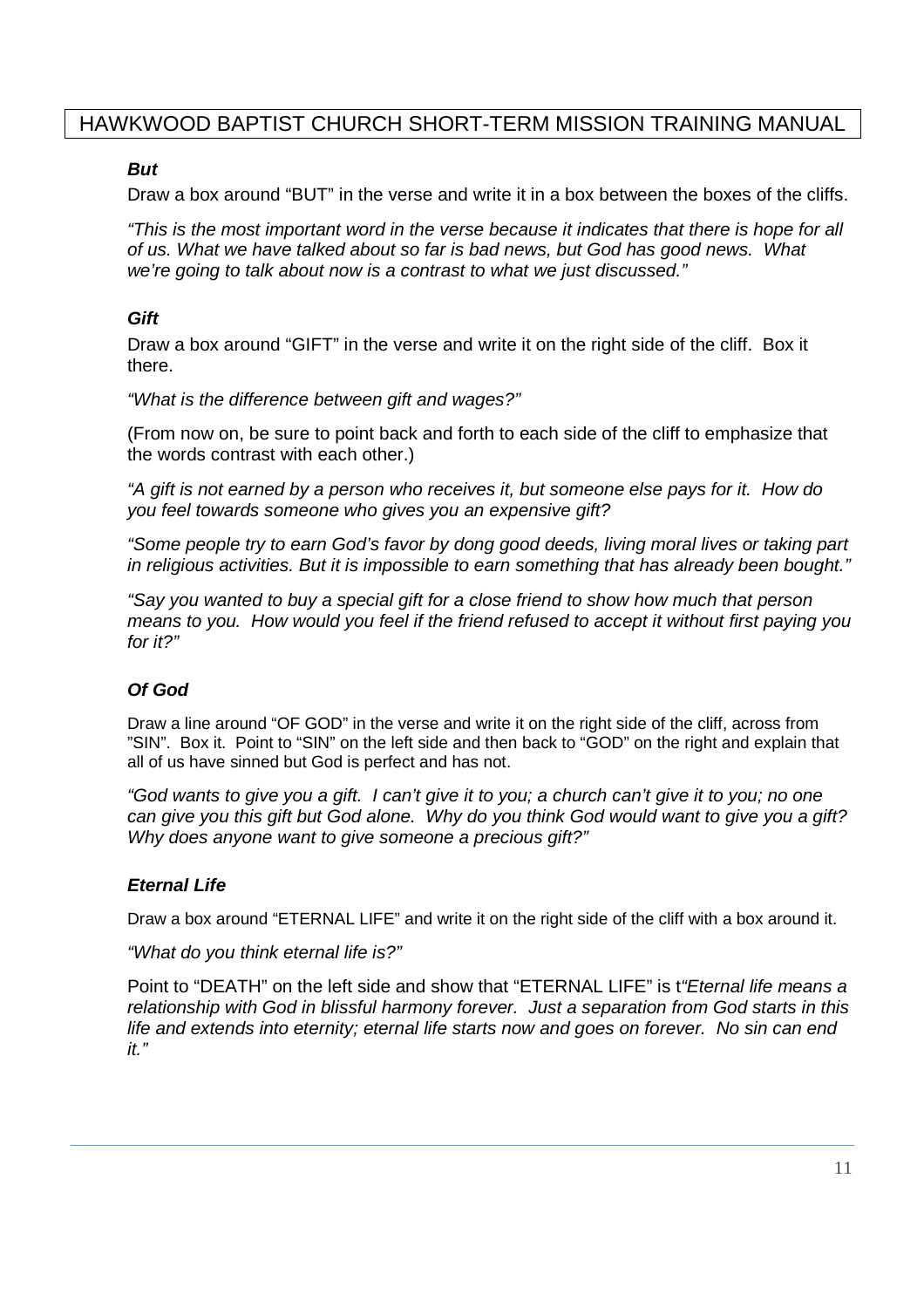(Ask if there is any part that you have explained so far that he does not understand or if he has any questions. Be sure that each point is clear before you proceed any further. If necessary, go back and explain each point that is not clear.)

|                                     | FOR THE WAGES OF SINIS DEATH<br><b>BUT THE GIFT OF GOD IS ETERNAL LIFE</b><br>IN CHRIST JESUS OUR LORD |                                          |
|-------------------------------------|--------------------------------------------------------------------------------------------------------|------------------------------------------|
| <b>WAGES</b><br>SIN<br><b>DEATH</b> | BUT                                                                                                    | GIFT<br>OF GOD<br><b>ETERNAL</b><br>LIFE |

#### **Christ Jesus**

Draw a cross between the cliffs as a bridge. Box the words "CHRIST JESUS" in the verse.

Write "CHRIST JESUS" inside the cross."

Jesus is the means we can obtain the gift of eternal life. No one can offer a gift except the one who purchased it. He purchased it by paying for it with His life."

"Imagine that a police officer writes you a ticket for speeding and you go to court and the judge finds you guilty. But to your surprise the policeman pays your fine out of his own pocket. In the same way, Jesus paid the fine for you – death".

Hold out a pen to the person, and ask him/ her to imagine that someone had bought it for him as a present. As you hand it to him, ask him at what point the pen becomes his (when he accepts it). Tell him that he can accept God's gift to him by following two steps.

"A person is dying because his heart is diseased. Someone volunteers to donate his heart for a transplant knowing that he will have to die in order to give it up. But first, in order to save his own life, the recipient must agree to accept the heart. It cannot be forced on him. In order to accept God's gift, you must do two things."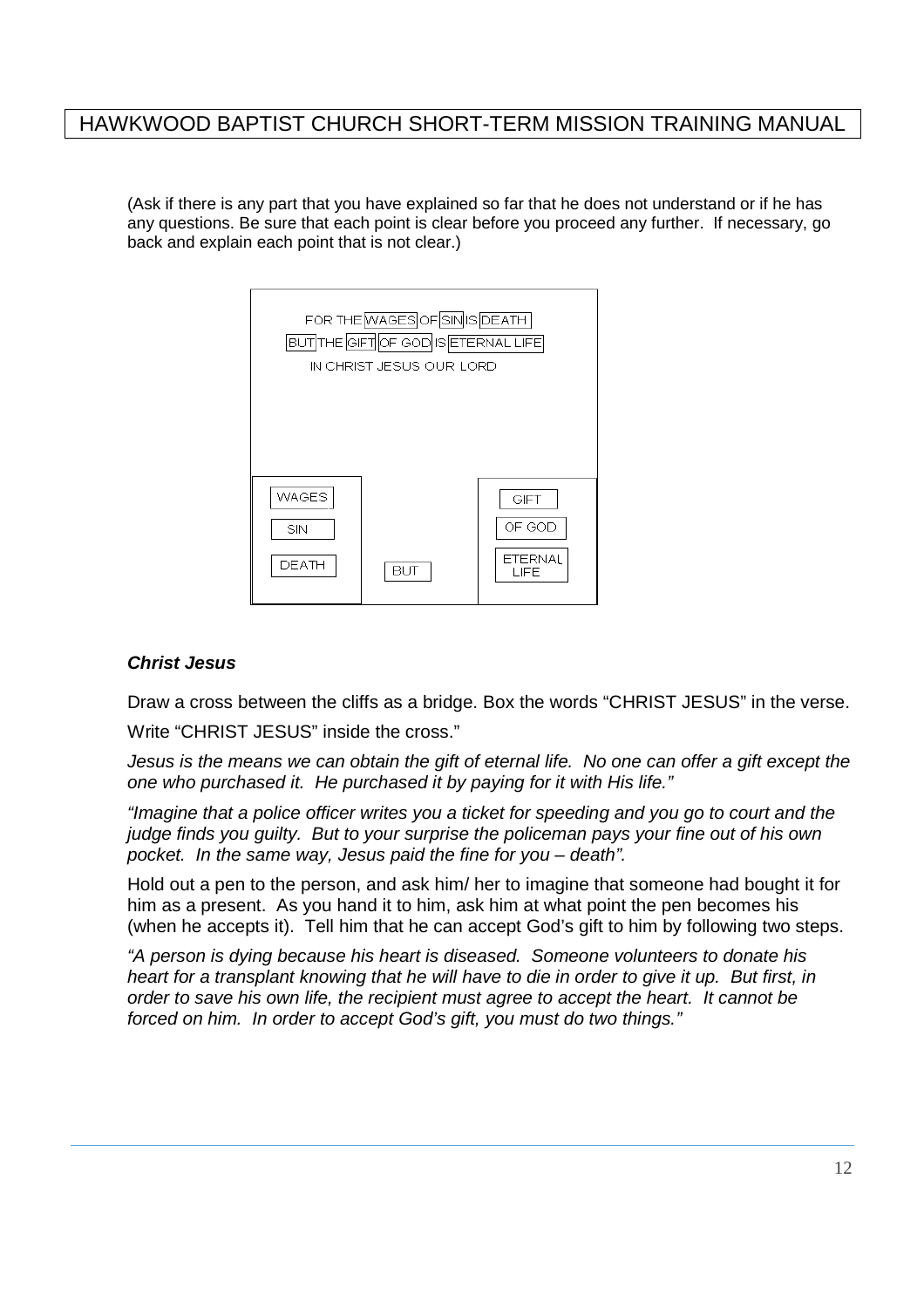#### **Lord**

Box "LORD" in the verse and write it inside the cross on the illustration.

"This gift is offered to everyone who makes Jesus Lord. For Jesus to be Lord, He has to have total control of a person's life. He gains that control, or becomes Lord, when a person does two things."

#### **Confess and Surrender**

Write, "CONFESS" across the top of the cross on the left side and number it with a "1."

"Confessing means to agree with God that we are not perfect, that there are things in our lives that are wrong, and that we want Christ to forgive us as we turn away from our sin."

Write, "SURRENDER" across the top of the cross on the right side and number it "2."

"To surrender means to allow Christ to be the final authority in our lives and to live in order to please Him and not ourselves. It doesn't mean that we have to be perfect, but that we will try our best to please Christ."



Draw a man on the left side of the bridge.

"As a person confesses and surrenders, he passes across the bridge. He begins a relationship with God and starts to experience a new and eternal life."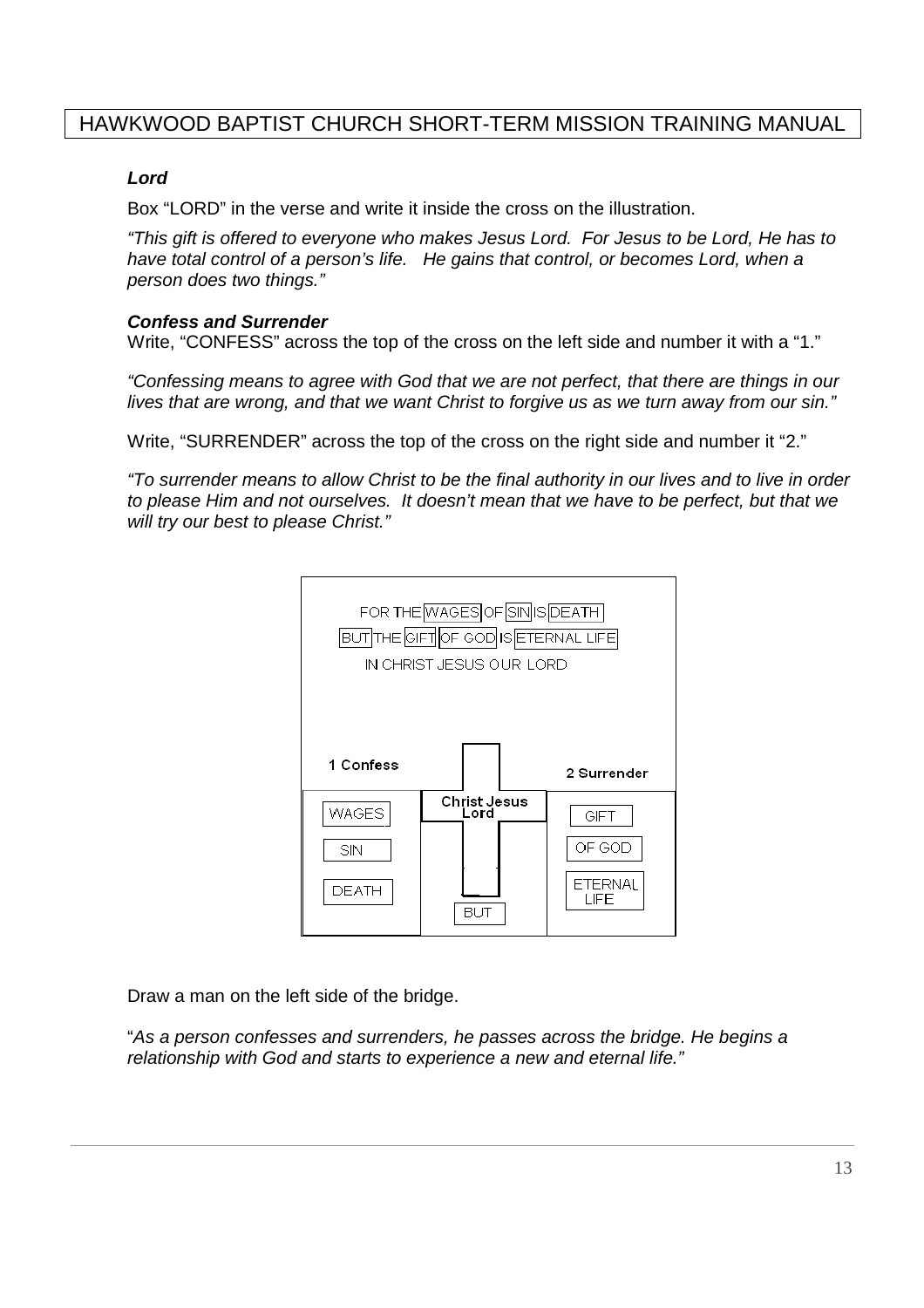Draw an arrow across the bridge.

"On the basis of what I have just explained, what must a person do to have a relationship with God and eternal life?" (If he does not say, "confess and surrender" and understand what that means, go back and explain it until it is clear.)

"If you were to place yourself on the bridge, where would you be? Are you far off to the left, far away from God, or close to the bridge and eager to learn more about God?

"What two things does a person have to do to cross over the bridge in order to begin a relationship with God and have eternal life?"

If the person is ready to repent of his sin and trust Christ for salvation, help him to pray, confessing his need for Christ and surrendering his life to Him. You may want to repeat a simple prayer similar to the one you prayed when you accepted Christ and ask him to repeat it after you, one phrase at a time.

Naturally, you will want to put the questions and explanations into your own words. You might want to practice giving it to a Christian friend before you share it with an unbeliever.

After you become familiar with this method, be sure to personalize it – use your own stories or analogies so that the presentation becomes a natural part of you. It is also a good idea to know at least one verse that backs up each step in the illustration in case the hearer needs further explanation.

Be sure to listen carefully as the person you are talking with answers and questions. Try to understand where he stands in relation to the Gospel and adjust your presentation to suit his personality and needs. Be alert to signs of confusion as you explain.

Most importantly, remember that the power to change lives is not in having an effective, smooth-flowing illustration. It is the Spirit of God who opens people's hearts to hear the message of salvation (John 6:63-65). But what a privilege we have in being able to colabor with God Himself in reaching out to others! Let us sharpen our tools and be ready always to give the answer that every person needs to hear with clarity and simplicity.

> Copyright 1986, 1991 By Randy Raysbrook All rights reserved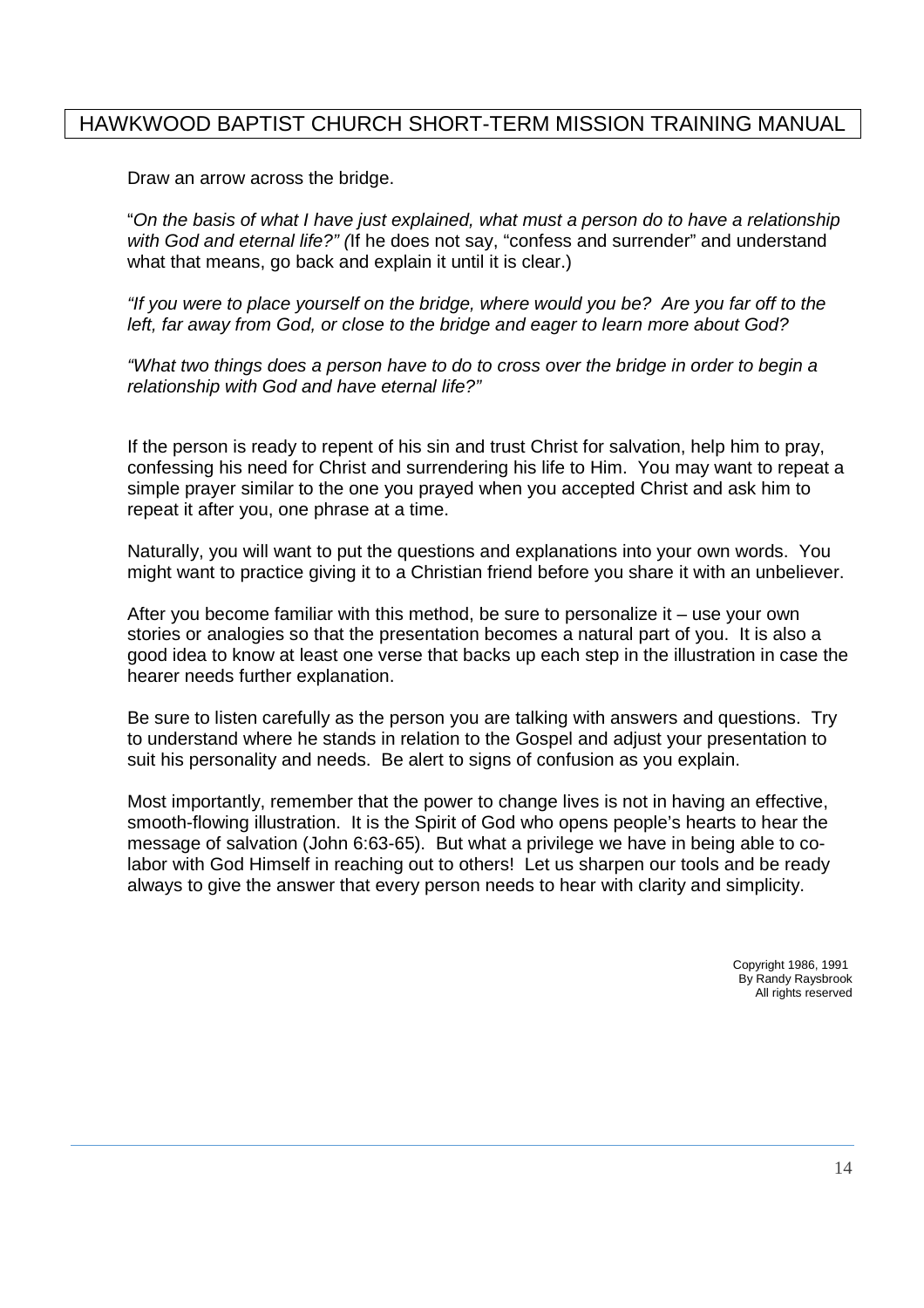## **9. One-Another People**

The key to love and unity being experienced within our group is the practicing of the **"One-Another Principles."** (See chart on the following page.)

The **"One-Another Principles"** are 36 relationship teachings from the New Testament, which include the words "one another" (NASB). **"One-Another People"** are believers who have committed themselves to and are practicing these principles.

Two basic teachings (upper left corner of chart) under which we find the other 34 principles are "we **belong to one another"** and **"love one another".** 

How should people who belong to one another relate? The chart presents 36 specific expressions of love.

Love is a general concept. How can we love each other? The chart presents 36 specific expressions of love.

- 1. Read aloud the 36 **"one-another"** principles from the chart.
- 2. Read and think through/discuss these thoughts:
	- a. These principles are THEOLOGICAL. They are from God and are GOD-LIKE. b. These principles are RELATIONAL. They apply to relationships with people, especially other Christians.
	- c. These principles are PRACTICAL. They are relevant to daily living.
	- d. These principles are UNIVERSAL. They are for all, no matter what your race.
	- e. These principles are PERPETUAL. They must be worked on our entire life.

f. These principles are VITAL. They dramatically affect our walk with God, our unity, our growth, our ministry, our testimony etc.

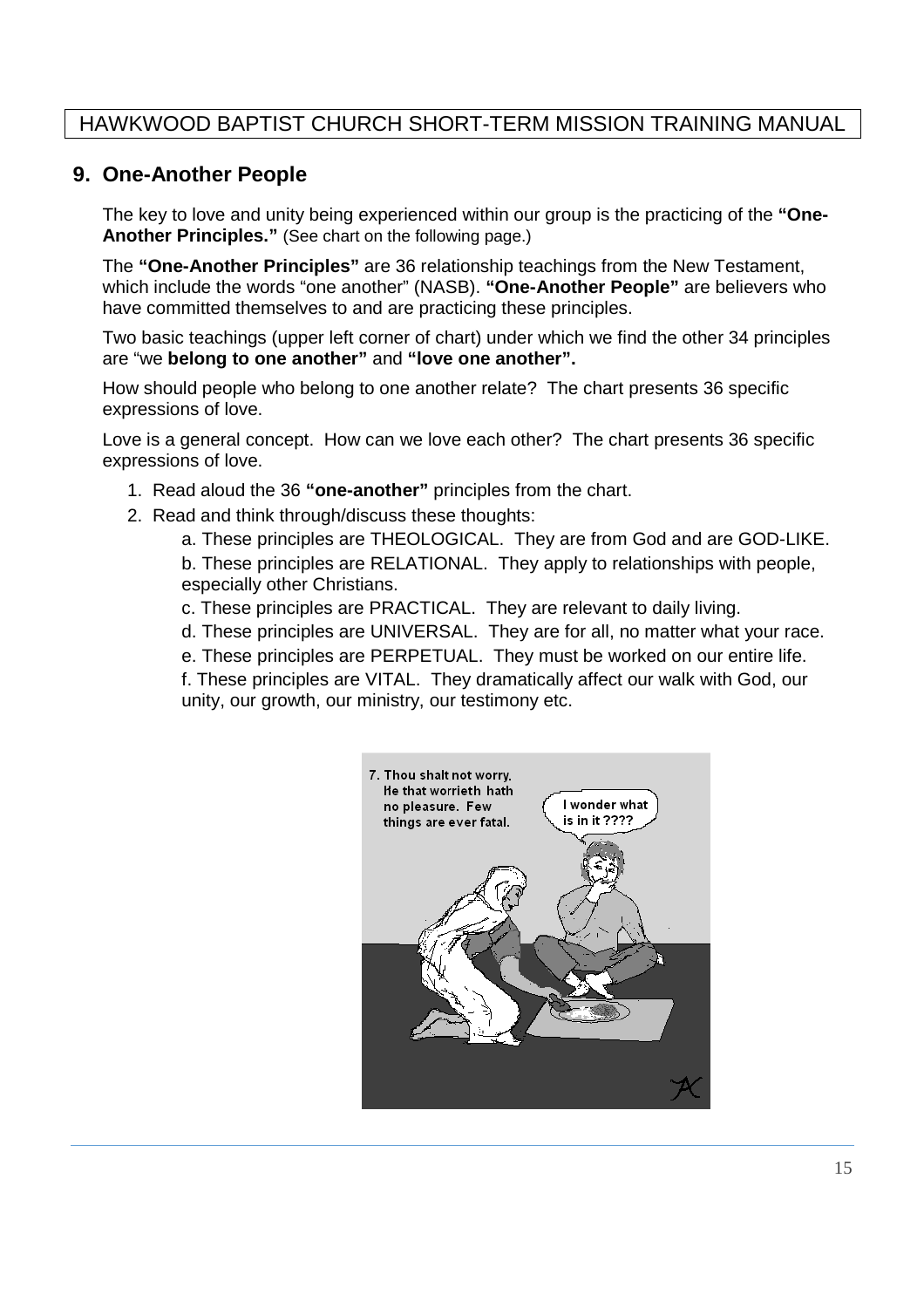## **ONE ANOTHER PRINCIPLES**

| We belong<br>to One<br>Another<br>Rom 12:5<br>Eph 4:2            | Care<br>for<br><b>One Another</b><br>1 Cor 12:25                           | Serve<br><b>One Another</b><br>in humility<br>I Peter 5:5  | Make<br>allowances for<br><b>One Another's</b><br>faults<br>Eph 4;2<br>Col 3:13 | Forgive<br>One<br>Another<br>Eph 4:32<br>Col 3:13                    | Encourage &<br>comfort<br><b>One Another</b><br>2 Cor 1:4<br>1 Thess 4:18               |
|------------------------------------------------------------------|----------------------------------------------------------------------------|------------------------------------------------------------|---------------------------------------------------------------------------------|----------------------------------------------------------------------|-----------------------------------------------------------------------------------------|
| Love<br><b>One Another</b><br>as Jesus loved<br>us<br>John 13:34 | Serve<br><b>One Another</b><br>in love<br>Gal 5:26                         | Do not be<br>jealous of<br><b>One Another</b><br>Gal 5:26  | Do not<br>irritate One<br>Another<br>Gal 5:26                                   | Be hospitable<br>to<br><b>One Another</b><br>1 Peter 4:9             | Encourage and<br>build up<br><b>One Another</b><br>Rom 14:19<br>1 Thess 5:11            |
| Take delight in<br>honoring<br><b>One Another</b>                | Submit<br>to<br><b>One Another</b>                                         | Have sympathy<br>toward<br><b>One Another</b>              | Use gifts in<br>ministering to<br><b>One Another</b>                            | Pray<br>for<br><b>One Another</b>                                    | Remain faithful<br>to<br><b>One Another</b>                                             |
| Rom 12:10                                                        | Eph 5:21                                                                   | I Peter 3:8                                                | I Peter 4:10-11                                                                 | James 5:16                                                           | Heb $13:4$                                                                              |
| Accept<br>One<br>Another<br>Rom 15:7                             | Think of<br><b>One Another</b><br>as better than<br>yourself<br>Phil 2:3-4 | Be kind<br>to<br><b>One Another</b><br>Eph 4:32            | Share<br><b>One Another's</b><br>troubles &<br>problems<br>Gal $6:2$            | Confess your<br>sins to<br><b>One Another</b><br>James 5:16          | Encourage<br><b>One Another</b><br>to outbursts of<br>love & good<br>deeds<br>Heb 10:24 |
| Wash<br>One Another's<br>feet<br>John 13:14                      | Do not lie<br>to<br><b>One Another</b><br>Col 3:9                          | Do not grumble<br>about<br><b>One Another</b><br>James 5:9 | Teach and<br>counsel<br><b>One Another</b><br>Rom 15:14<br>Col 3:16             | Do not bite and<br>devour<br><b>One Another</b><br>Gal 5:15          | Do good<br>to<br><b>One Another</b><br>1 Thess 5:15                                     |
| Do not speak<br>evil against<br><b>One Another</b><br>James 4:11 | Do not condemn<br><b>One</b><br>Another<br>Rom. 14:13                      | Fellowship<br>with One<br>Another<br>I John 1:7            | Live in harmony<br>with<br><b>One Another</b><br>Rom 15:5                       | Love<br><b>One Another</b><br>with genuine<br>affection<br>Rom 12:10 | Greet<br><b>One Another</b><br>in Christian love<br>Rom 16:16                           |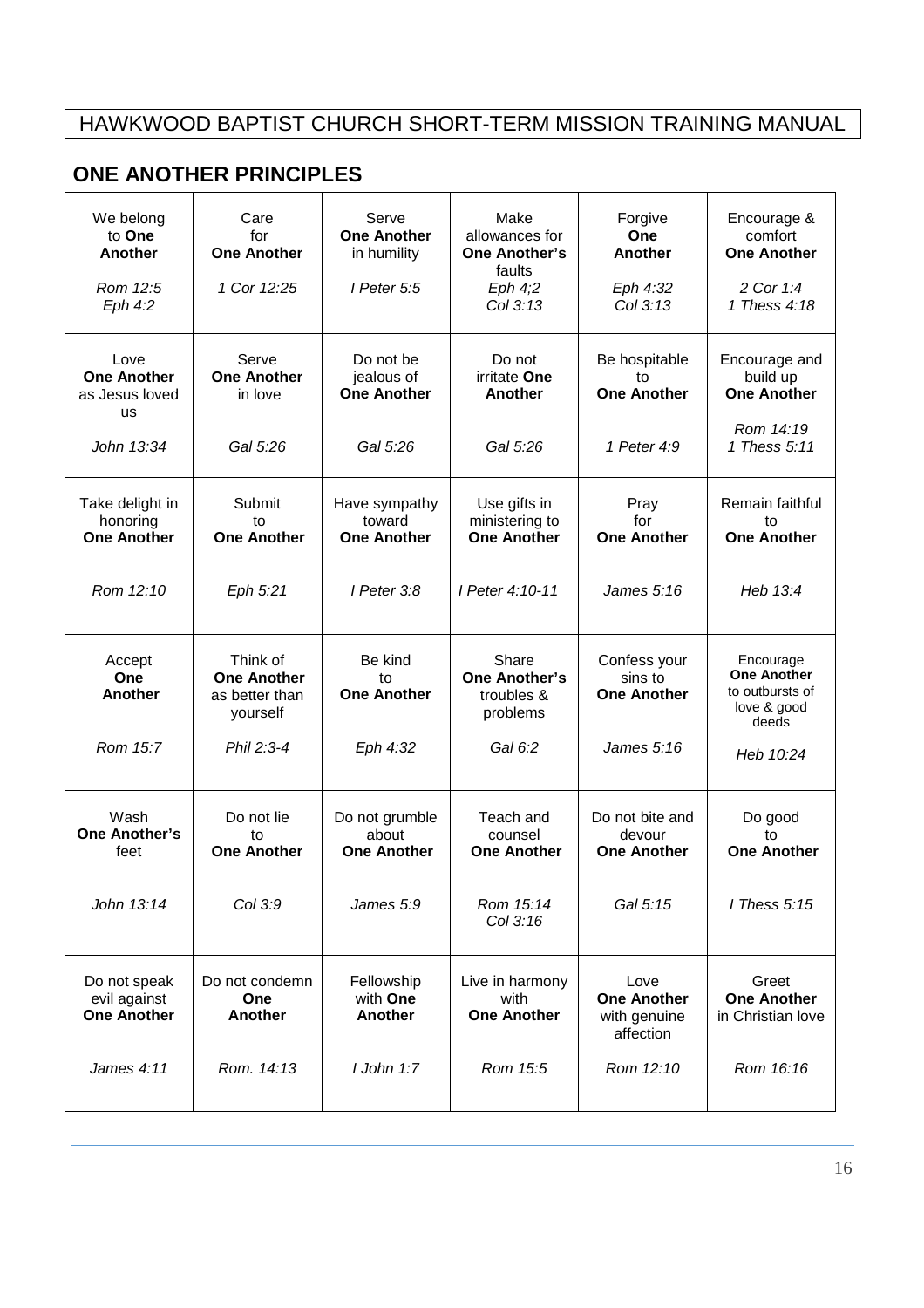## **10. Helps for Sharing Your Testimony**

## **HOW TO SHARE YOUR TESTIMONY**

## **"Always be prepared to give an answer to everyone who asks you to give the reason for the hope that you have."** I Peter 3:15

One of the most effective tools you have for sharing your faith is the story of how Jesus Christ gave you eternal life and how He has enriched your life. The Apostle John wrote, "We proclaim to you what we have seen and heard" (I John 1:3) testifying about his relationship to Jesus Christ.

When the Apostle Paul stood before King Agrippa (Acts 26), he spoke simply, logically and clearly about his life before salvation, how he met Christ and what his life was like after conversion. Paul's testimony takes three or four minutes to read aloud in a conversational manner.

By following the steps outlined in this article, you will learn how to tell others in the same manner about how you came to know Christ. The choice of the right words, the flow of your story, and knowing how to begin and how to end are all important.

Testimonies can be prepared on many subjects and tailored to various audiences. The kind of testimony outlined here is designed to give to a non-Christian. It will be best suited for sharing one-on-one or in a small group.

The purpose of preparing a testimony is not to memorize it and give it verbatim, but to help you put into words some of the important and interesting details of your conversion. A testimony serves primarily as a "door-opener", not a "convincing" tool. Many people are not ready to be convinced that they need Christ, but one can often be led to talk about the gospel after hearing a personal testimony.

## **BEFORE, HOW AND AFTER**

Paul's testimony in Acts 26 is a biblical model you can follow in writing your own personal testimony. Paul's format in Acts 26 is:

- Lead-In Verses 2-3
- Before Verses 4-11
- How Verses 12-20
- After Verses 21-23
- Close Verses 24-29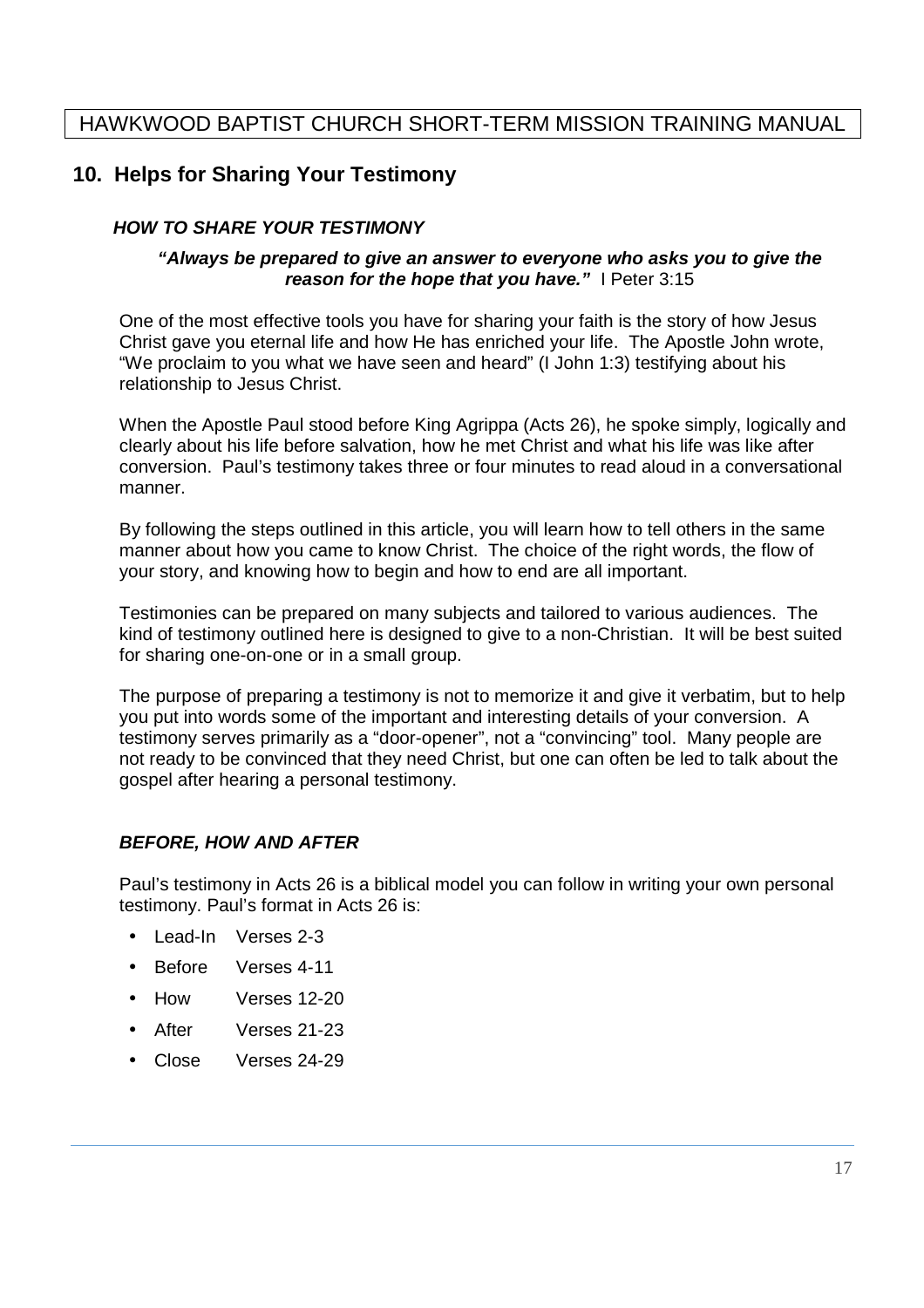Here are practical suggestions for developing the before, how and after sections in your personal testimony:

## **1. BEFORE**

a. Many people's actions spring out of their unsatisfied deep inner needs. What were one or two of your unsatisfied deep inner needs before you came to know Jesus Christ? Some examples of inner need are:

\* Lack of Peace \*Fear of Death \*Something missing \*No meaning in life \*Desire for control \*Loneliness \*Lack of security \*Lack of purpose \*Lack of significance \*No real friends \*No motivation

b. Non-Christians are usually trying to satisfy their deep inner needs through unsatisfactory solutions. In the past, what unsatisfactory solutions did you use to attempt to meet those deep inner needs? As you develop your testimony, list positive as well as negative solutions you may have tried. Some examples are:

| *Marriage/family       | *Work           |
|------------------------|-----------------|
| *Drugs/alcohol         | *Sports fitness |
| *Money                 | *Education      |
| *Hobbies/entertainment | *Sex            |
| *Wrong friends         |                 |

## **2. HOW**

- a. Describe the circumstances that caused you to consider Christ as the solution to your deep inner needs. Identify the events that led to you conversion. In some cases this may have taken place over a period of time.
- b. State specifically the steps you took to become a Christian. If there is a particular passage of Scripture that applies here, you may want to use it. Usually you will simply paraphrase it.
- c. Include the gospel clearly and briefly. The gospel includes: \*All have sinned \*Christ paid the penalty \*Sin's penalty \*Must receive Christ

## **3. AFTER**

- a. State how Christ filled or is filling your deep inner needs. In the before, you expressed your needs and how you tried unsuccessfully to meet them. You now want briefly to show the difference that Christ has made in your life.
- b. Conclude with the statement like: "But the greatest benefit is that I know for certain that I have eternal life." The person you talk to will tend to comment on the last thing you say. Often it is natural to move from the testimony into a clear presentation of the gospel.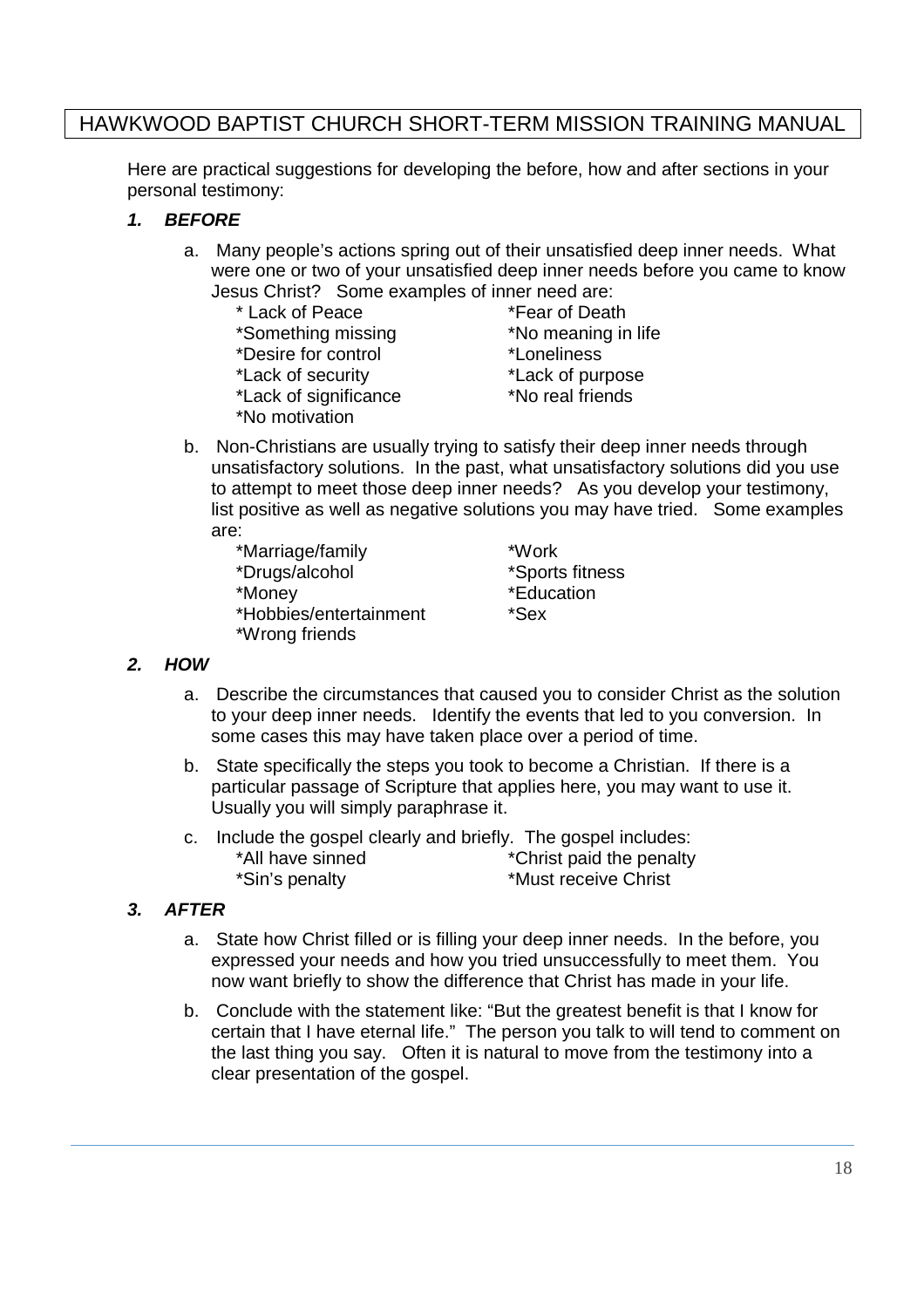## **CHOOSE YOUR TESTIMONY FORMAT**

Read the sample testimonies that follow. Find the format that best fits your own story. You will use the Testimony Worksheet (at the end of this article that corresponds to this format.)

## **Format 1: Adult Conversion**

You trusted Christ as an adult. You have a distinct before, how and after.

## **Format 2: Early Conversion, Adult full commitment.**

You made a decision to follow Christ as a child, but your life was characterized by spiritual immaturity – a lifestyle similar to that of a non-Christian – until you reached a point of crisis and recommitted your life to Christ. Evaluate whether your early experience was genuine. If you conclude it was not genuine, then use Format 1 as your mode.

## **Format 3: Early Conversion, Consistent Growth**

You grew up with Christian parents and have a strong church background. You may have very little before.

## **Write Out Your Testimony**

The testimony worksheets provide questions that will help you get started in writing out your testimony. Select the appropriate worksheet and jot down thoughts for each question on a separate sheet of paper. This will give you a basis from which to write sentences and paragraphs about your experience.

As you write your first draft, refer again to the sample testimony that is most like your own story. Note how the person began the testimony and how he or she made the transitions between the main points. In addition, follow these guidelines:

- **Make it sound conversational.** Avoid literary sounding statements. Use informal language.
- **Share about what happened to you; don't preach about what should happen to them.** Say "I" and "me", not "you." This helps keep the testimony personal.
- **Avoid religious words, phrases and jargon.** Don't assume the listener knows what you mean by terms such as sin, accepted Christ, or even Christian.
- **Generalize so more people can identify with your story**. Don't name specific churches, denominations, or groups. Avoid using dates and ages.
- **Include some humor and human interest.** When a person smiles or laughs, it reduces tension. Humor is disarming and increases attention.
- **One or two word pictures increase interest.** Don't just say, "Bill shared the gospel with me." You might briefly describe the setting so a person listening can visualize it.
- **Explain how Christ met or is meeting your deep inner needs.** Do **not**  communicate that all your struggles and problems ended at conversion.
- **Sound adult, not juvenile.** Reflect an adult point of view even if you were converted at an early age.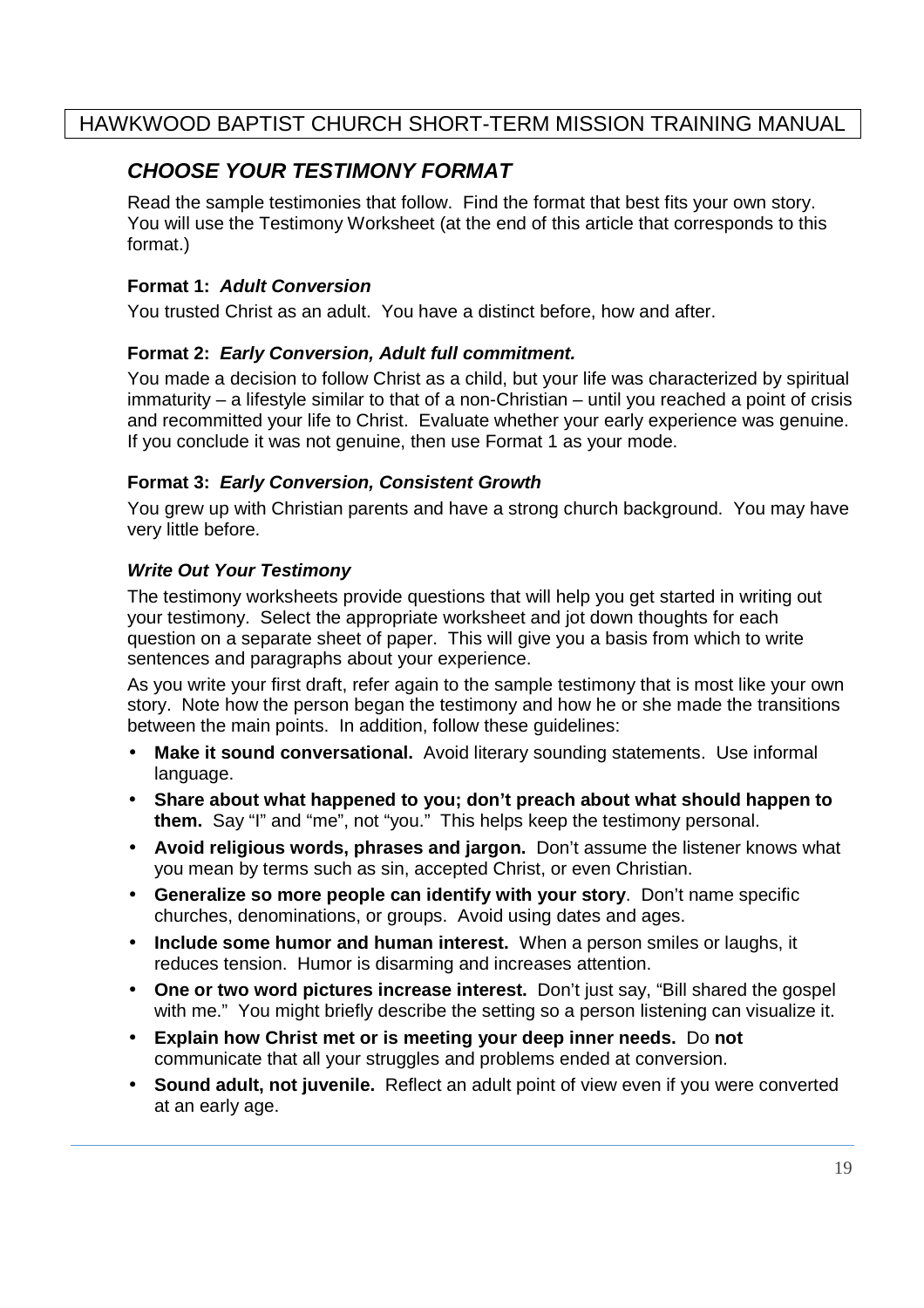- **Avoid dogmatic and mystical statements that skeptics can question**, such as "I prayed and God gave me a job" or "God said to me."
- **Simplify, reduce "clutter."** Mention a limited number of people and use only their first or last names. Combine information when you can.

## **PRACTICING YOUR TESTIMONY**

After you have written out your testimony, you may want to have another Christian read it and make suggestions for improvement. Ask them to point our any area that you need to explain further and to make sure that the gospel is presented clearly. Then, when you have a final draft that you like, outline your testimony on a 3x5 card. Practice giving your testimony to a friend in four minutes or less. Sharing your testimony with your small group would also be an excellent opportunity to practice and receive feedback.

## **LEADING INTO YOUR TESTIMONY**

After you feel comfortable giving your testimony, you may begin to wonder, "When do I share it with a non-Christian? How do I direct the conversation so it will lead to presenting my testimony?" You may find the following suggestions helpful:

- 1. Include some "small talk'" before discussing spiritual matters. Discuss family, job, hobbies, interests etc.
- 2. Be alert for expressed needs such as family problems or stress on the job. You can use these to show how Christ has helped you through some of the same areas.
- 3. Discuss past concerns and needs in your life. "We used to struggle in our marriage relationship" or "I used to allow the pressures at work to get to me. Then I discovered something that made a tremendous difference in my life."
- 4. Discuss contemporary situations in the news or in your areas. "I saw on TV that drugs are epidemic in our country. It seems that people are trying to find something that satisfies, so they are turning to drugs. These same people are saying it does not work."
- 5. Build relationships with them. It may take 10 minutes or 10 days or ten months but build relationships.
- 6. Don't condemn them for living like non-Christians. They are non-Christians. Your objective is to share how they can have a better life in Christ.
- 7. Avoid dogmatic "religious" statements. "Jesus is the answer to all your problems." He is, but they don't even know who He is, much less what He can do in their lives.
- 8. Avoid arguments on moral issues. You can expect non-Christians to have conflicts with clear biblical teaching. Remember they do not have a valid base from which to make correct moral decisions.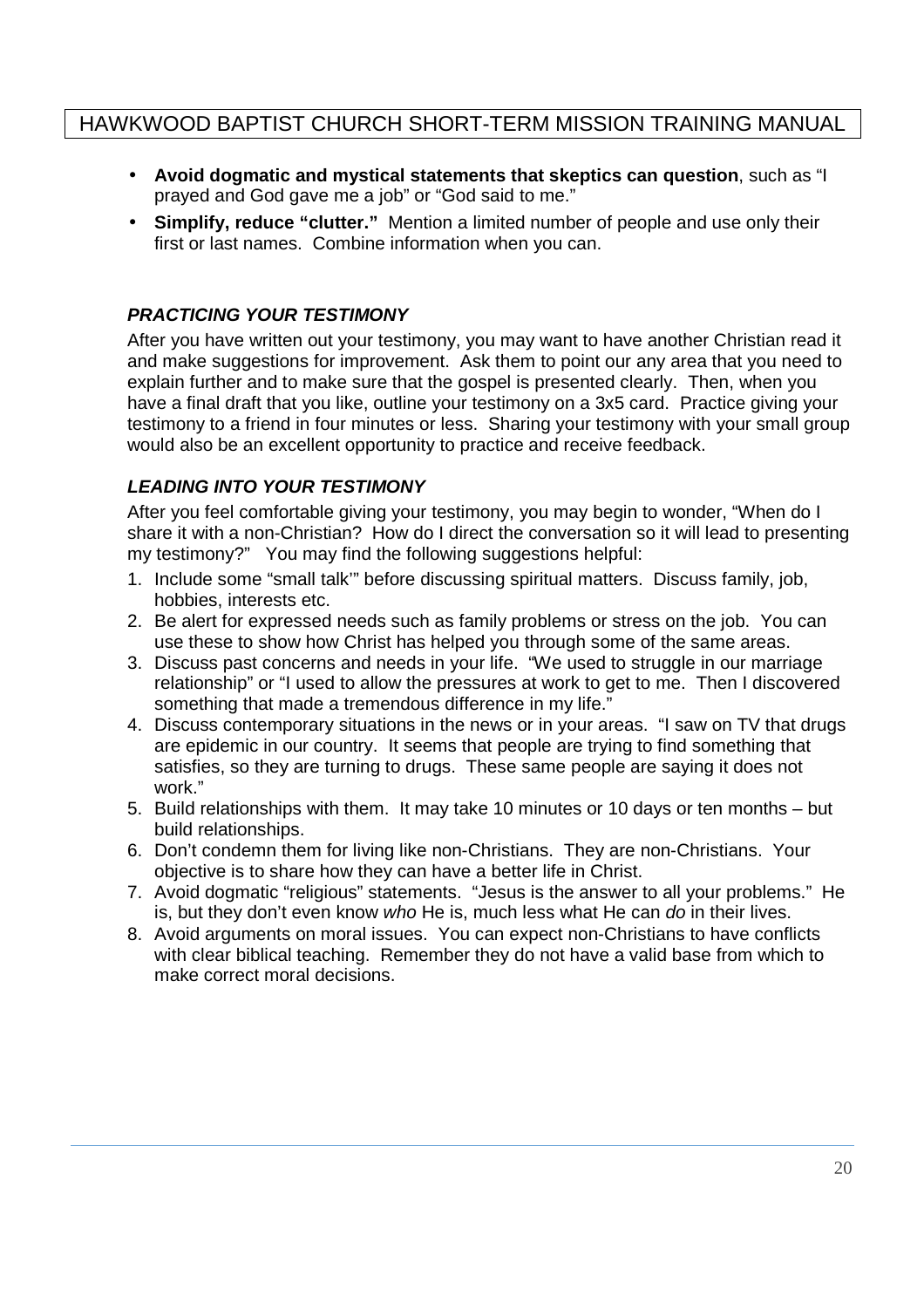## **THE CLOSE**

When you have shared your personal testimony, you may want to conclude with a statement that causes the person to reflect on what you have just shared. What you will say will depend on how this person has been responding to what you have shared. If their response seems positive, continue to ask leading questions like:

1. "Bill, has anything like this ever happened to you before?"

2. "Mary, do you know for certain whether you have eternal life?"

3. "Do you have an idea what eternal life is?"

4. "May I share with you someday how I know for certain that I have eternal life?"

5. "May I share an illustration with you that explains how a person can know for certain that he has eternal life?"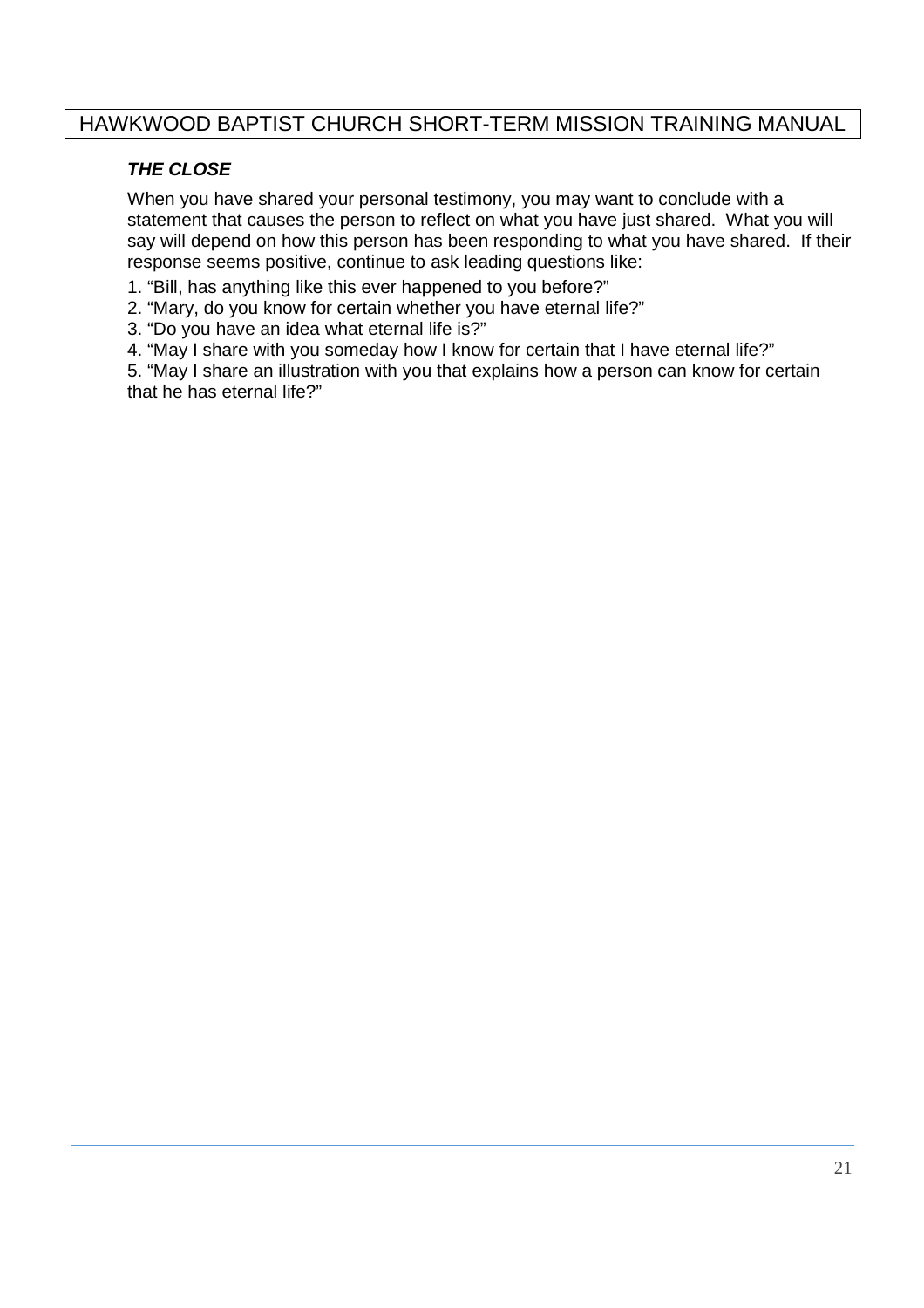#### **FORMAT ONE; ADULT CONVERSION Before:**

A few years ago I found myself lacking purpose in my life. Something was missing. Nothing seemed to fill the void. I majored in electrical engineering in college and got a great job when I graduated, I kept striving for one promotion after another, thinking that the next promotion would satisfy me. But it never did. I began working longer and longer hours, giving myself to my profession. This began to have a negative effect on my family. I kept telling my wife I was only doing it for her and the kids, but I knew otherwise. What started out as an "ideal" marriage was coming apart at the seams. I got to the point that I did not want to go home at night. "Happy Hour" was more fun than arguments.

#### **How:**

In my next job, I was asked to attend and engineering seminar with David and Jack at work. David seemed to have a certain something that was missing in my life, On the way home from the seminar David told me about how Christ had changed his life and had given him a whole new reason for living. Many of the things he said seemed to be directed right at me. He talked about having been successful in business but that he was always falling short of his goals and expectations. Then he said the answer to his frustration was to have personally committed his life to Jesus Christ. He admitted to God that he was living in disobedience and he turned over control of his life to God. He mentioned that the Bible said Christ had died on the cross so we could be forgiven for everything we had ever done wrong. I had heard this before but now it seemed to make a lot more sense.

A couple of days after I returned home. I took a walk down by the lake near our house. I prayed and confessed to God some of the things I had done that I knew had hurt and displeased Him. I asked Christ to come into my life and take over, because I wasn't doing a very good job with it myself.

#### **After:**

Well, there was no flash of light or earthquake, but I do know that I felt as if a large weight was lifted from my shoulders. Not everything is perfect now, but I do feel as if I have a whole new purpose for living. God has given me a whole new set of priorities to live by. But the greatest thing of all is that I know for certain that I have the gift of eternal life.

#### **FORMAT TWO: EARLY CONVERSION, ADULT FULL COMMITMENT**

#### **Before Full Commitment:**

Not too long ago you could have characterized my life as lacking any clear inner peace. Everything thing around me seemed to be in utter turmoil. Nothing I did would ease the tension in my life. It didn't seem as if anything could fill the longing that was growing in my heart. I thought I could fill that void by getting involved in activities, I joined the health spa, took tennis lessons, was involved in transporting our children to their various activities. I considered going back to work part-time. Then my husband received a promotion and we were transferred to another city. If I had felt the pressure before, the move just added to the intensity. It seemed that the only relief I could gain was taking tranquilizers, but that was only temporary and it scared me to realize that I was beginning to depend on them for relief.

#### **How:**

We had gotten out of the habit of attending church over the years, but the Johnsons invited us to go to church with them, so we started going. After we had attended for a couple of months, we decided to participate in a Bible Study discussion group. There we met people who were fun but took their Christianity seriously. They began to challenge us to really commit our lives to Christ.

We reviewed some things I had heard while growing up: that we were all breaking God's laws and deserved to be separated from Him, but that God had provided the way to restore that relationship with Him. That provision was the death of His only Son, Jesus Christ.

What I needed to do about it was acknowledge my disobedience to God and turn from it and ask Christ to come into my life

#### **After;**

It wasn't until we god involved in that midweek Bible Study that I really understood what it meant to be committed to Jesus Christ. It was there that I learned that I could not gain inner peace in my life if I was going to try to run my own life. As a result of the Bible Study I made a whole new commitment to Christ. The inner peace that I was striving for so desperately was finally there. But the greatest of all is that I know for certain that I have a personal relationship with God and have eternal life

#### **FORMAT THREE: EARLY CONVERSION. CONSISTENT GROWTH**

#### **Before:**

As I look around me I see people feverishly trying to fill voids in their lives. Men are giving themselves to their jobs, and in the process sacrificing their families. A number of my fellow workers seem to be trying to find meaning in their lives, but just when they think they have attained what they want, they realize these things are not meeting their deepest need. I find myself being involved in many of the same activities, but am finding satisfaction.

#### **How:**

I realize that I am not reacting to life the way many people do for a good reason. I have something in my life that has given me peace and purpose that many others do not have. I have discovered that a personal relationship with Christ fills the voids that many people are trying to fill with activities and things that just don't satisfy. As I was growing up, my parents were very active in church. Because they were active, they figured that should be also. So every Sunday there we were. What was real to them was just a game to me. Then one summer I attended a church summer camp. This changed my whole view of "religion". I discovered at this camp that Christianity was more than a religion; it was a personal relationship with God through His Son, Jesus Christ. In the evenings our discussions centered around whom Jesus Christ was and what He did. They were interesting to me. One day after we had finished sports my counselor asked me if I had ever personally committed my life to Jesus Christ or if I was still thinking about it. We sat down and talked. He explained from the Bible what I would need to do to become a Christian. I saw that I had done many things wrong and the penalty was death! I saw that Christ had died on the cross to set me free from that penalty. I prayed with my counselor right there and committed my life to Jesus Christ.

#### **After;**

As I grew physically, I also grew spiritually. I find that when I try to do things my way and leave God out of the picture I have the same struggles as everyone else. But when I let Him be in control. I experience a peace that can only come from Him. But the greatest thing of all is that I know for certain I have eternal life.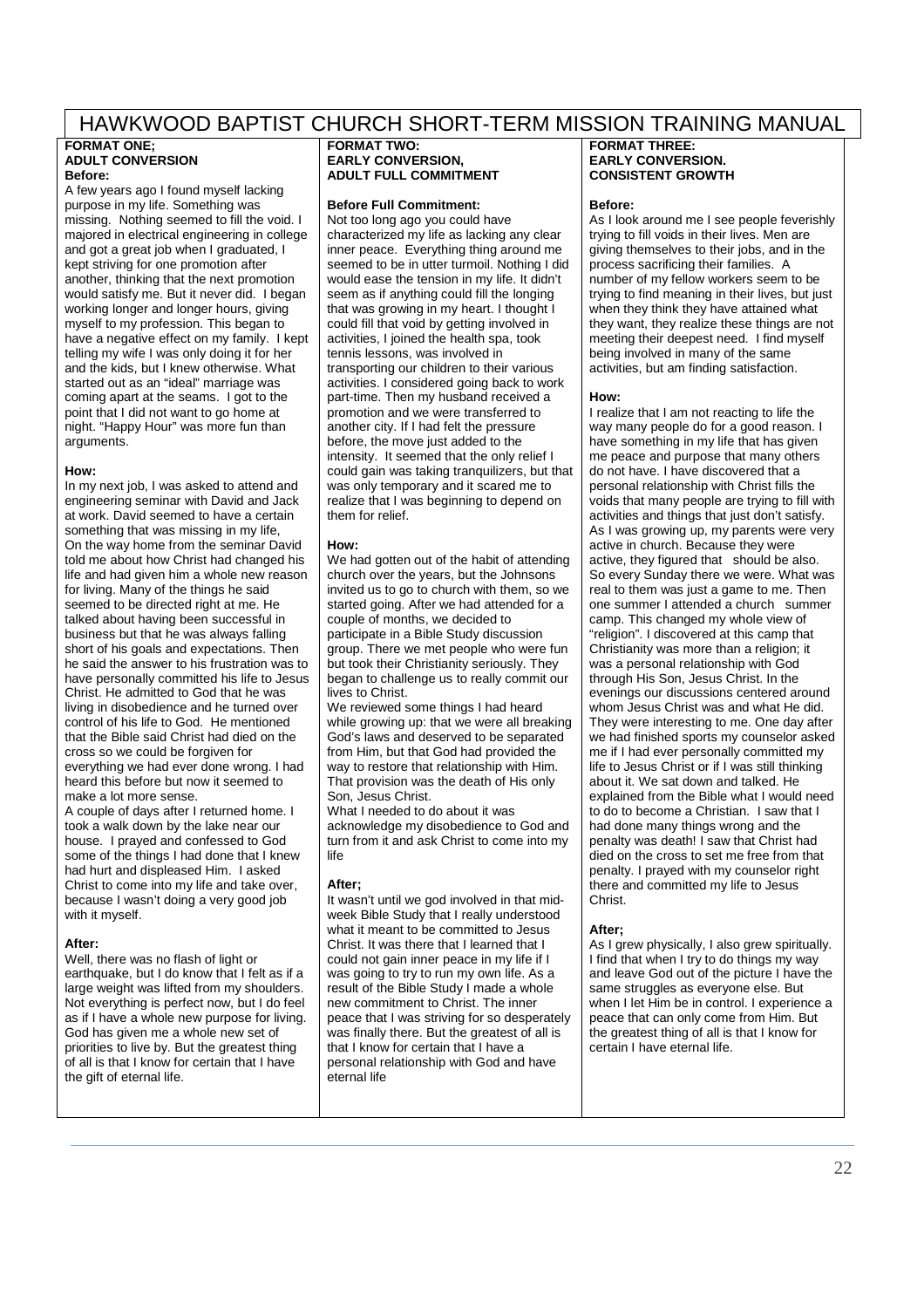## **TESTIMONY WORKSHEETS**

## **Format 1: Adult Conversion**

Before:

1. What was a deep inner need in you life before you met Christ?

2. State some examples of how you tried to meet or fulfill that need with unsatisfactory solutions.

How:

- 1. Describe the circumstances that caused you to consider Christ.
- 2. State how you trusted Christ (Briefly include the Gospel).

After:

- 1. Give an example of how Christ met or is currently meeting your deep inner needs.
- 2. End with a statement to the effect that you now know for certain that you have eternal life.

#### **Format 2: Early Conversion, Adult Deeper Commitment**

Before:

- 1. What was a deep inner need you were trying to fill?
- 2. Give some examples of how you tried to fill that inner need through unsatisfactory solutions.

How:

- 1. Briefly describe the situation in which you made a deeper commitment to Christ.
- 2. Refer to your conversion experience. State how you trusted Christ. Briefly include the gospel.

After:

- 1. State how Christ is currently meeting your deep inner needs.
- 2. End with a statement to the effect that you know for certain that you have eternal life.

#### **Format 3: Early Conversion, Consistent Growth**

Before:

- 1. State the deep inner needs you see people trying to fill.
- 2. Describe how you see people trying to satisfy those needs.

How:

- 1. Explain why you never experienced this problem.
- 2. Refer to your conversion experience. State how you trusted Christ. Briefly include the gospel.

After:

- 1. Illustrate how Christ met or is meeting your deep inner needs
- 2. End with a statement to the effect that you know for certain that you have eternal life.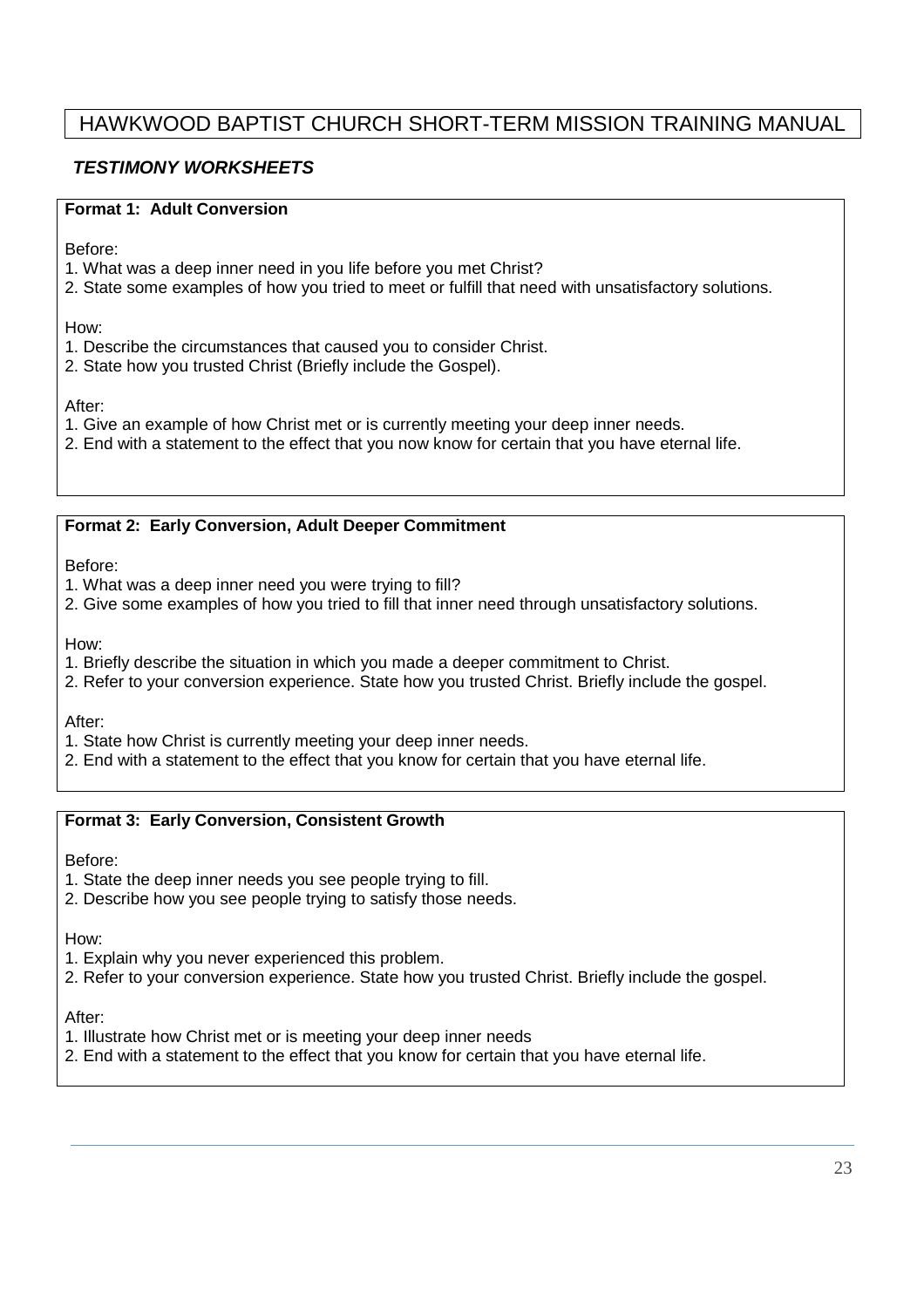## **RELIGIOUS WORDS/ POSSIBLE SUBSTITUTES**

- Believe/Accepted Trust or relied on Christ
- Sin Disobedience, breaking God's laws, turned my back on God
- Went forward Decided to turn my life over to God
- Under the blood God forgave my wrongs I had done
- Saved/Born again Became a real Christian
- Christian Christ follower, committed believer

#### **SHARING THROUGH AN INTERPRETER** (Source – Culture Link)

Keep the following in mind as you speak using an interpreter:

- Speak slowly.
- Speak to the audience (look at them), not the interpreter.
- Speak using short, simple phrases. Stop after each phrase to allow the interpreter to translate.
- Speak loud enough for the interpreter to hear you clearly.
- Practice your story with someone and have him or her repeat what you say or rephrase what you say. This exercise helps you adjust to using short phrases.
- Avoid using colloquial phrases (slang).
- Visual gestures or aids can be useful. Make sure the gesture is appropriate for the culture.
- Beforehand, ask your interpreter to please let you know if he doesn't understand what you say. Explain that you will rephrase the sentence. If, while interpreting, he or she still does not know what you said, move on to avoid embarrassing him or her.
- If you are addressing theological or technical information, ask if the audience understands or needs clarification. Or ask them a question about what you said. This assures you are communicating clearly.
- If possible give a copy of your testimony or message to the interpreter beforehand.

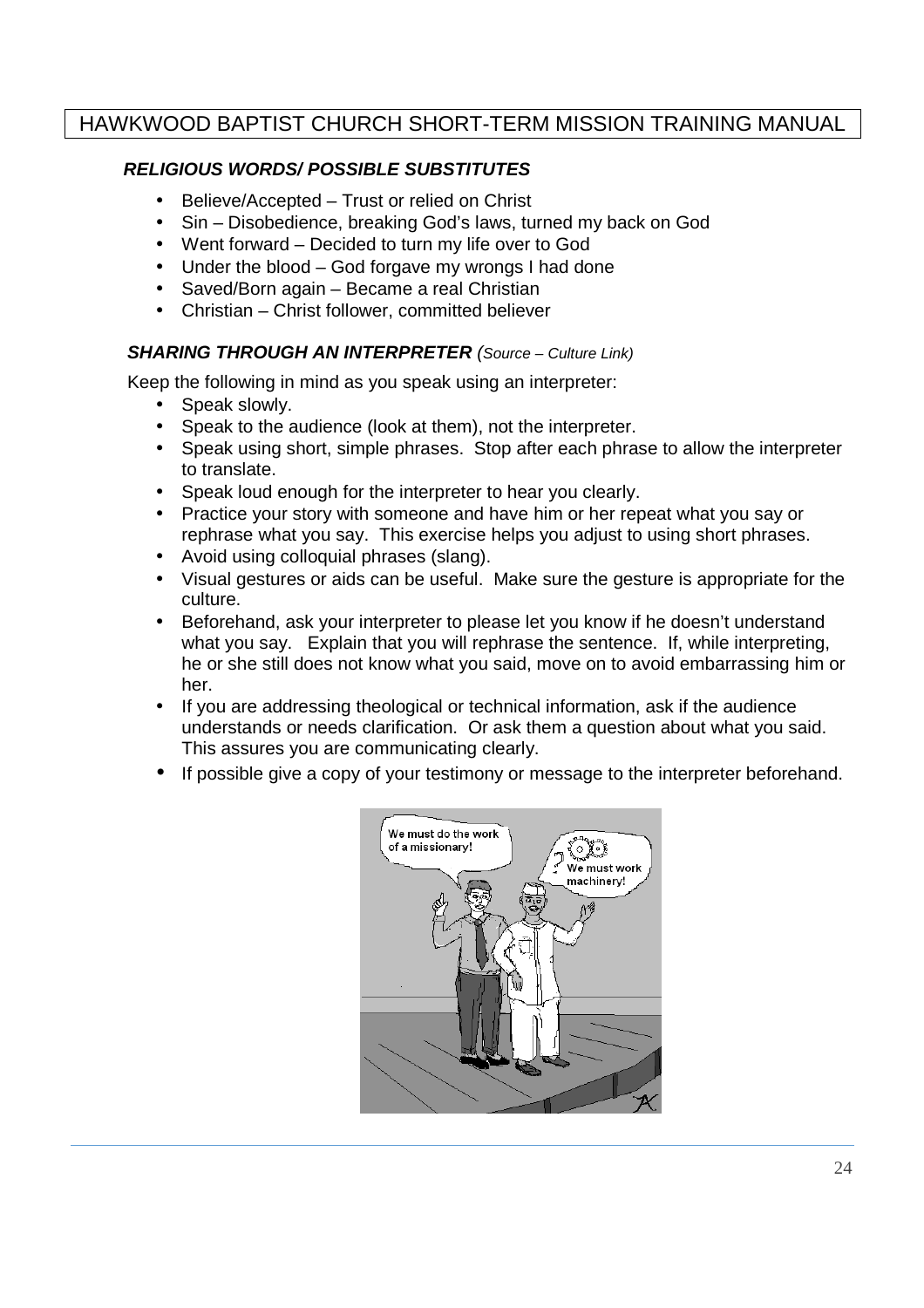## **-------------------------------------------------------------------------------------- TEN COMMANDMENTS FOR SHORT-TERM WORKERS**

**-------------------------------------------------------------------------------------- I. Thou shalt not expect to find things as thou hast them at home for thou hast left thy home.** 

Phillipians 4:11, "…I have learned to be content in whatever circumstances I am in."

**II. Thou shalt not take anything too seriously, for a carefree mind is the beginning of a fulfilling trip.** 

I Peter 5:7, "Casting all your care upon Him, because He cares for you."

- **III. Thou shalt not let other short-term workers get on thy nerves.**  Romans 12:19, "If possible, so far is it depends on you, be at peace with all men."
- **IV Remember thy passport, that thou knowest where it is at all times. For a man without a passport is a man without a country.**  Romans 13:5, "Therefore, it is necessary to submit to the authorities, not only because of possible punishment but also because of conscience."
- **V. Remember take half the clothes thou hast planned to pack and twice the amount of money.**  Matthew 6:31, "Don't be anxious then, saying, "What shall we eat? or What shall we drink? or With what shall we clothe ourselves?"
- **VI. Remember, if thou were expected to stay in one place, thou wouldest have been created roots.**

Matthew 4:19, "And He said to them, "Follow me and I will make you fishers of men."

- **VII. Thou shalt not worry. He that worrieth hath no pleasure. Few things are ever fatal.**  Mark 9:23, "And Jesus said to him, "...All things are possible to him who believes."
- **VIII. Thou shalt not judge the people of a country by the one person with whom thou has had trouble.**  Matthew 7:1, "Do not judge, lest you be judged yourselves."
- **IX. Thou shalt not make yourself too obviously a Canadian "tourist" lest thou offend those with whom thou cometh in contact.**  I Corinthians 10:33, "Just as I also please all men in all things, not seeking my own profit, but the profit of many, that they may be saved."
- **X. Remember thou art a guest in every land. And he that treateth his host with respect shall be treated with respect.** Romans 12:10, "Be devoted to one another in brotherly love, give preference to one another in honor."